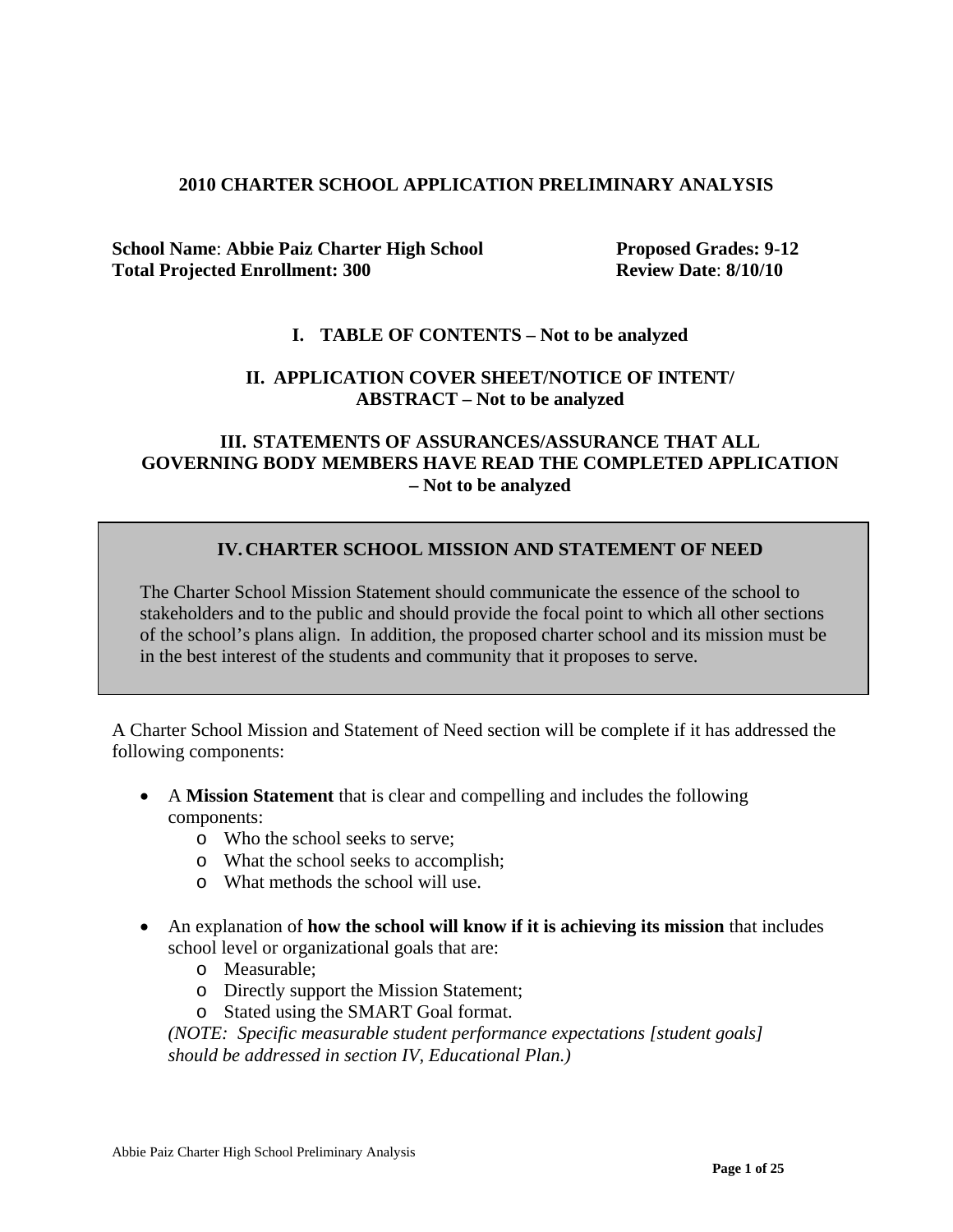• An **explanation of need** that describes how the proposed charter school is in the best interest of the students and community that it proposes to serve. This will include a demographic description of the student and community population within which the school will be located.

# **ANALYSIS: CHARTER SCHOOL MISSION AND STATEMENT OF NEED**

| Criteria Not Sufficiently Addressed, Concerns & Additional Questions                                                                                                                                                                                                                                                                                                                                                                                                                          | Reference |
|-----------------------------------------------------------------------------------------------------------------------------------------------------------------------------------------------------------------------------------------------------------------------------------------------------------------------------------------------------------------------------------------------------------------------------------------------------------------------------------------------|-----------|
| <b>Mission Statement</b>                                                                                                                                                                                                                                                                                                                                                                                                                                                                      |           |
| No strategy to identify and recruit the marginalized and disenfranchised<br>students whom the school seeks to serve was indicated. The types of<br>methods/learning strategies that will be utilized to, "inspire engagement<br>and connectedness that promote excellence and achievement" were not<br>indicated.                                                                                                                                                                             | p. 15     |
| The application states that "Parental involvement will become a<br>requirement during registration of students at APCHS" but does not<br>indicate what type of involvement will be required or how the school<br>can require parental involvement.                                                                                                                                                                                                                                            | p. 16     |
| <b>Achievement of Mission/Goals</b>                                                                                                                                                                                                                                                                                                                                                                                                                                                           |           |
| The truancy reduction goal is given only for the first year of operation;<br>there are no goals for subsequent years.                                                                                                                                                                                                                                                                                                                                                                         | p. 16     |
| The reading and math goal is given only for the first year of operation;<br>there are no goals for subsequent years. No beginning measure is<br>provided as a baseline for measuring the 8% increase nor are any sub-<br>group measurements indicated. The significance of using the "median"<br>growth percentile," as opposed to, e.g., simple percentages of student<br>proficiency, is not explained.                                                                                     | p. 16     |
| No graduation goals are provided for subsequent years of operation nor<br>is the measure for maintaining a "graduation pathway" indicated.                                                                                                                                                                                                                                                                                                                                                    | p. 16     |
| No information is given to relate the parent/guardian involvement goal<br>to the stated mission.                                                                                                                                                                                                                                                                                                                                                                                              | p. 16     |
| <b>Explanation of Need</b>                                                                                                                                                                                                                                                                                                                                                                                                                                                                    |           |
| There is no information to substantiate the claim that the Belen Schools<br>(or any other schools) "predominantly  promote college for ALL<br>students emphasizing college prep  etc.," or that "risk factors/barriers"<br>to learning" have resulted in neglect leading to "high truancy and<br>decreased graduation rates." These statements appear to be solely the<br>personal opinions of the applicant and do not, in themselves,<br>demonstrate a verifiable cause-and-effect linkage. | Pp. 15-16 |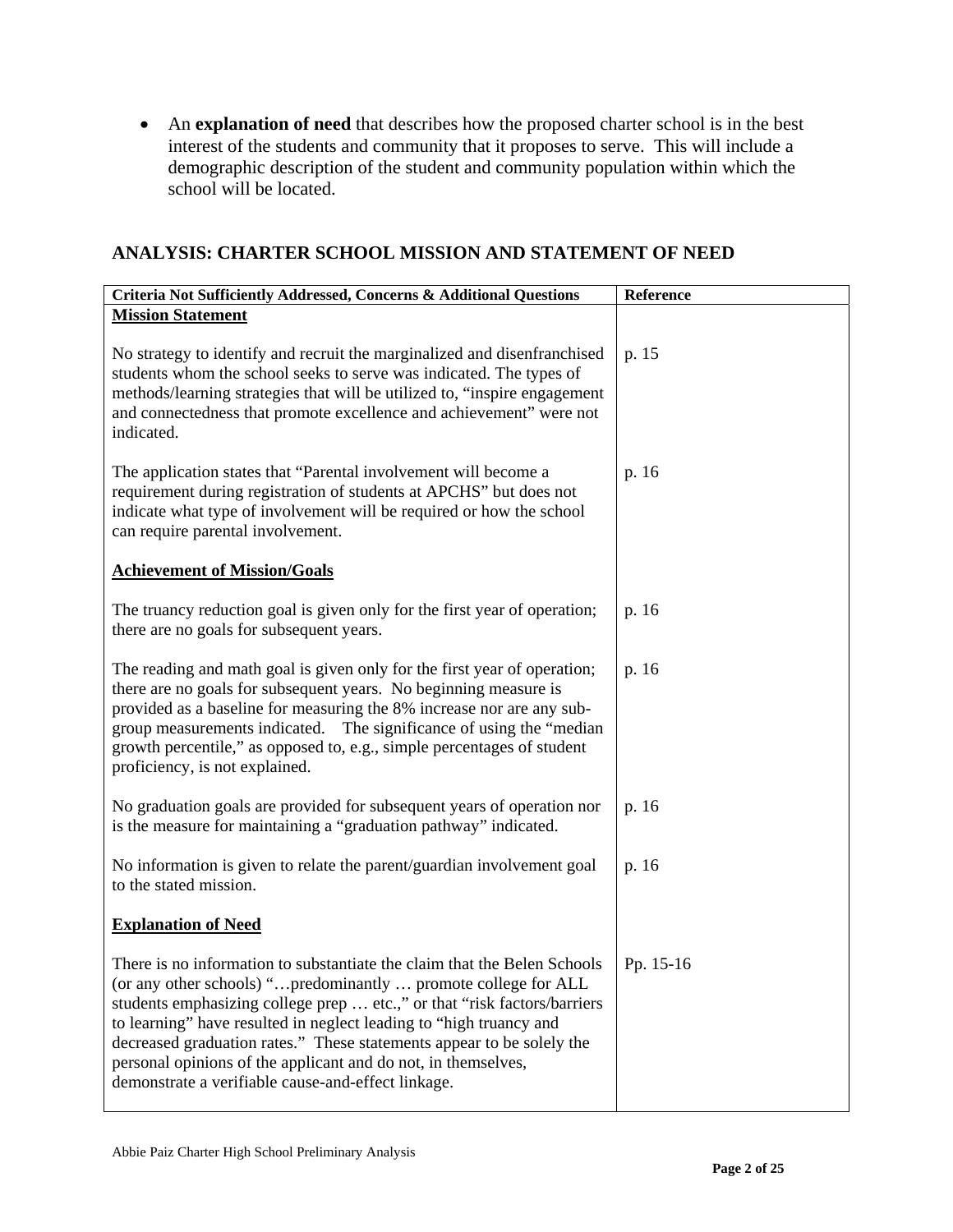| No information is given as to how "At Risk" (disenfranchised and<br>marginalized) students will be identified and recruited. An explanation<br>of the term "braided," which is used extensively throughout the<br>application, was not provided and would have be useful in order to<br>understand the methodology by which social-emotional learning and<br>service-learning principles will be included in the program.                                                                                                                                                                                                                                                                                                                                                                                                                                                                                                                                                                                                                                                                                                                                       | p. 16 |
|-----------------------------------------------------------------------------------------------------------------------------------------------------------------------------------------------------------------------------------------------------------------------------------------------------------------------------------------------------------------------------------------------------------------------------------------------------------------------------------------------------------------------------------------------------------------------------------------------------------------------------------------------------------------------------------------------------------------------------------------------------------------------------------------------------------------------------------------------------------------------------------------------------------------------------------------------------------------------------------------------------------------------------------------------------------------------------------------------------------------------------------------------------------------|-------|
| No data was provided on attendance, drop-out, or truancy rates.                                                                                                                                                                                                                                                                                                                                                                                                                                                                                                                                                                                                                                                                                                                                                                                                                                                                                                                                                                                                                                                                                                 | p. 17 |
| The assumption that "students are not being motivated due to a lack<br>of personal interest in the student's surroundings and associated risk<br>factors on the part of school staff" is not supported by data or other<br>evidence. Also, no connection between graduation rates and "lack of<br>personal interest etc." is made or supported.                                                                                                                                                                                                                                                                                                                                                                                                                                                                                                                                                                                                                                                                                                                                                                                                                 | P. 19 |
| The application cites a 2006 report that suggests many reasons that<br>students drop out of school and the percentages that dropped out due to<br>such reasons. This report - "The Silent Epidemic" – is a national<br>report and the results are not focused on NM or the specific area in<br>which the proposed charter school is to be located. No local data is<br>offered to indicate that these factors or percentages indicated in the<br>report exist within the intended service area.                                                                                                                                                                                                                                                                                                                                                                                                                                                                                                                                                                                                                                                                 | P. 18 |
| The application states that "one can only begin to wonder to what<br>extent students' social-emotional skills; attitudes about self and others,<br>connection to school, positive social behavior, and academic<br>performance are related to risk factors/barriers that result in truancy or<br>dropping out" and "In some classrooms, students are not provided with<br>the opportunity to use personal experiences as a context for applying<br>knowledge. In some classrooms the risk factors/barriers in which<br>students exist is of no consequence." These statements are not<br>supported by any related data to show that these factors are valid<br>concerns. "In some classrooms  etc." is an allegation with no<br>substantiation and the positive effects of using "personal experiences"<br>are not indicated. It is also stated that "What has prevailed has been a<br>lack of understanding about different cultures/heritage/languages and<br>social/emotional environments of the students outside the classroom"<br>but no evidence is provided to support this claim.<br>A demographic description of the student and community population | P. 19 |
| was not included.                                                                                                                                                                                                                                                                                                                                                                                                                                                                                                                                                                                                                                                                                                                                                                                                                                                                                                                                                                                                                                                                                                                                               |       |

# **CHARTER SCHOOL MISSION AND STATEMENT OF NEED SUMMARY**

Please summarize your analysis of the Mission and Statement of Need section of the school's application. Your summary should reflect your overall impression of the section as presented and discuss the most significant weaknesses of the section.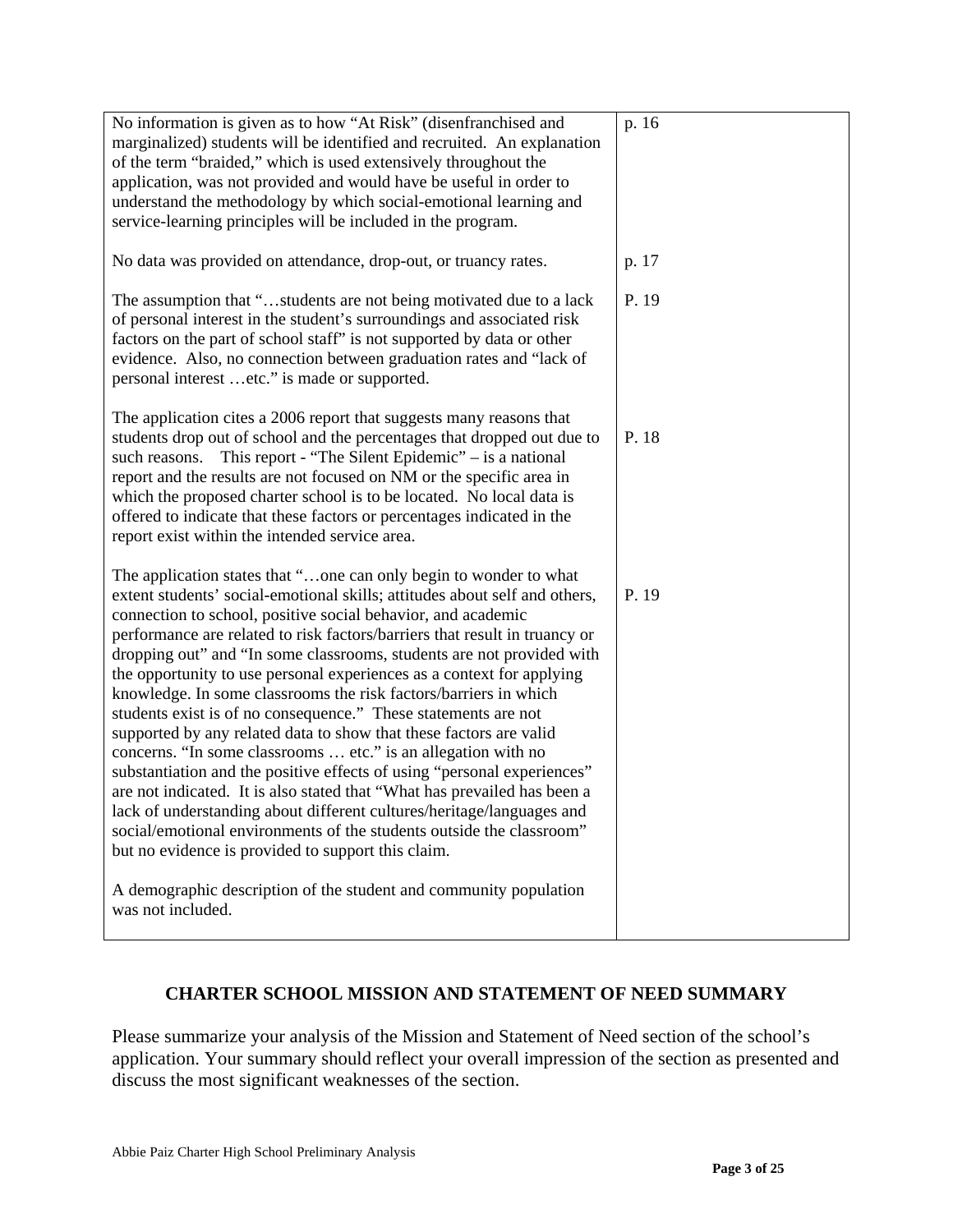#### **Summary Analysis**

The application demonstrates a strong concern for the social emotional needs of students and attempts to make the case that the students in the Belen Consolidated Schools district have needs that are not being met because those types of needs are not being addressed. The application asserts that student live in an area that is more rural than urban and therefore that the "inner city" approach at Belen HS with an emphasis on a college prep program does not meet those needs. However, the argument is without substantiation or adequate evidentiary support of this alleged cause-and-effect relationship. Much of the support that is given as reasons why students drop out of school and other issues is taken from national reports and not from information on the local conditions other than recent graduation and achievement data. Consequently, no firm connection is made between the alleged social emotional needs of students and the data presented, and no argument or evidence is given to show that "social/emotional strategies in classrooms" can improve or have improved "truancy/dropout rates" or other concerns.

Consequently, no evidence is offered to show that the programs at Belen HS and others in the geographical area in which the school intends to locate require an alternative. No comparison is provided to show how the proposed charter school's programs will make a difference from what is offered at Belen high schools. Disenfranchisement and marginalization are alleged and assumed from graduation and NMSBA data, but not supported by direct evidence or any description of how the programs that are carried out at Belen schools cause those results.

The statement of need fails to provide substantiation or support of alleged connections between student lack of progress and failure of the existing schools to address non-academic student needs such as "… a lack of personal interest in the student's surroundings and associated risk factors on the part of school staff." While it is apparent that the applicants perceive that certain problems exist and that they are strongly motivated to effect improvements, the rationale fails to demonstrate causative connections between current programs and student failure or between the proposed approach and the desired improvements.

# **V. EDUCATIONAL PLAN**

The educational plan should describe who the school expects to serve; what the students will achieve; how they will achieve it; and how the school will evaluate performance. It should provide a clear picture of what a student who attends the school will experience in terms of educational climate, structure, materials, schedule, assessment and outcomes.

# **A. CURRICULUM FRAMEWORK**

The New Mexico Content Standards, Benchmarks and Performance Standards provide the content requirements and expectations for students in all public schools. The description of the curriculum should provide a sense not only of what the school will teach but also of how and why. (*NOTE: Refer to the Glossary of Terms Used in the Application, last two pages of this document, to assist in the analysis of this section.)*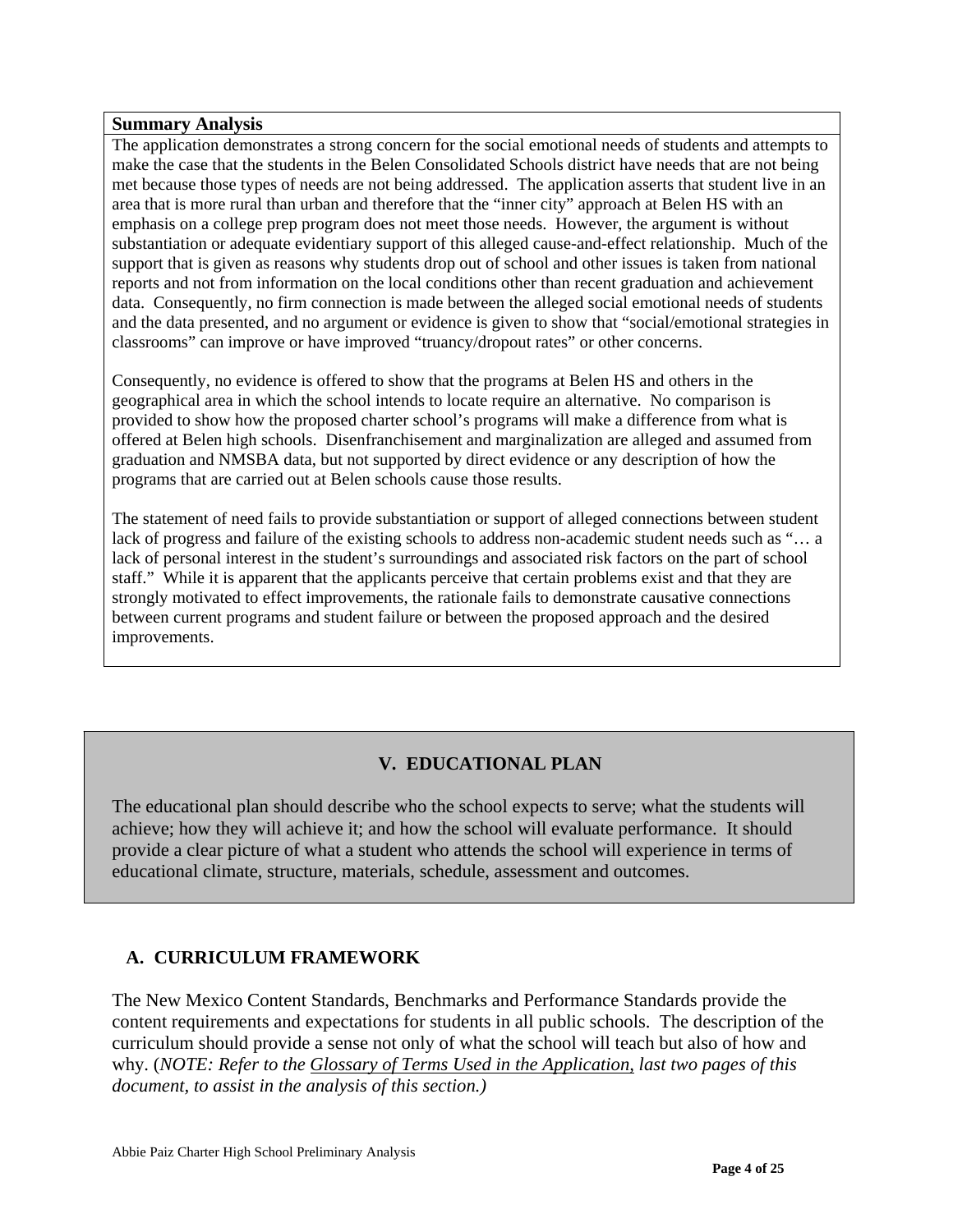A description of the Curriculum Framework will be complete if it has addressed the following components:

# **1. Philosophy and Approach to Instruction:**

- A description of the educational philosophy and curricular approach of the proposed school.
- A description of why the particular educational philosophy and/or approach were selected.
- Documentation, research, and/or a rationale that supports the educational philosophy and curricular approach.
- An explanation of why the educational philosophy and/or approach is/are likely to result in improved educational performance of students.
- A description of how the educational philosophy and/or approach aligns with the school's mission and student needs.

# **2. Description of the Curriculum**

- **If the curriculum has already been selected/developed:** A detailed description of the curriculum that includes a scope and sequence.
- **If the curriculum has yet to be developed:** A description of the proposed curriculum and a specific plan for its development that will include a scope and sequence. The development plan should include a description of the process, a timeline, and resources (including staffing) to be utilized.

# **3. Alignment with NM Standards**

- A copy of the alignment document if it was completed, **OR**
- If the alignment has not been completed, a description of the process and a specific timeline to be used for aligning the curriculum with the New Mexico Standards.

# **4. Strategies and Methods:**

- A description of the strategies and methods to be used in delivering the curriculum.
- An explanation of how the curriculum will address students' needs and assist students in reaching the NM Standards. *(NOTE: Students with special needs, including students who require bilingual education, special education or are limited English proficient, should be addressed in Subsection D: Special Populations)*
- A descriptive example of the curricular strategies and methods in action in the classroom.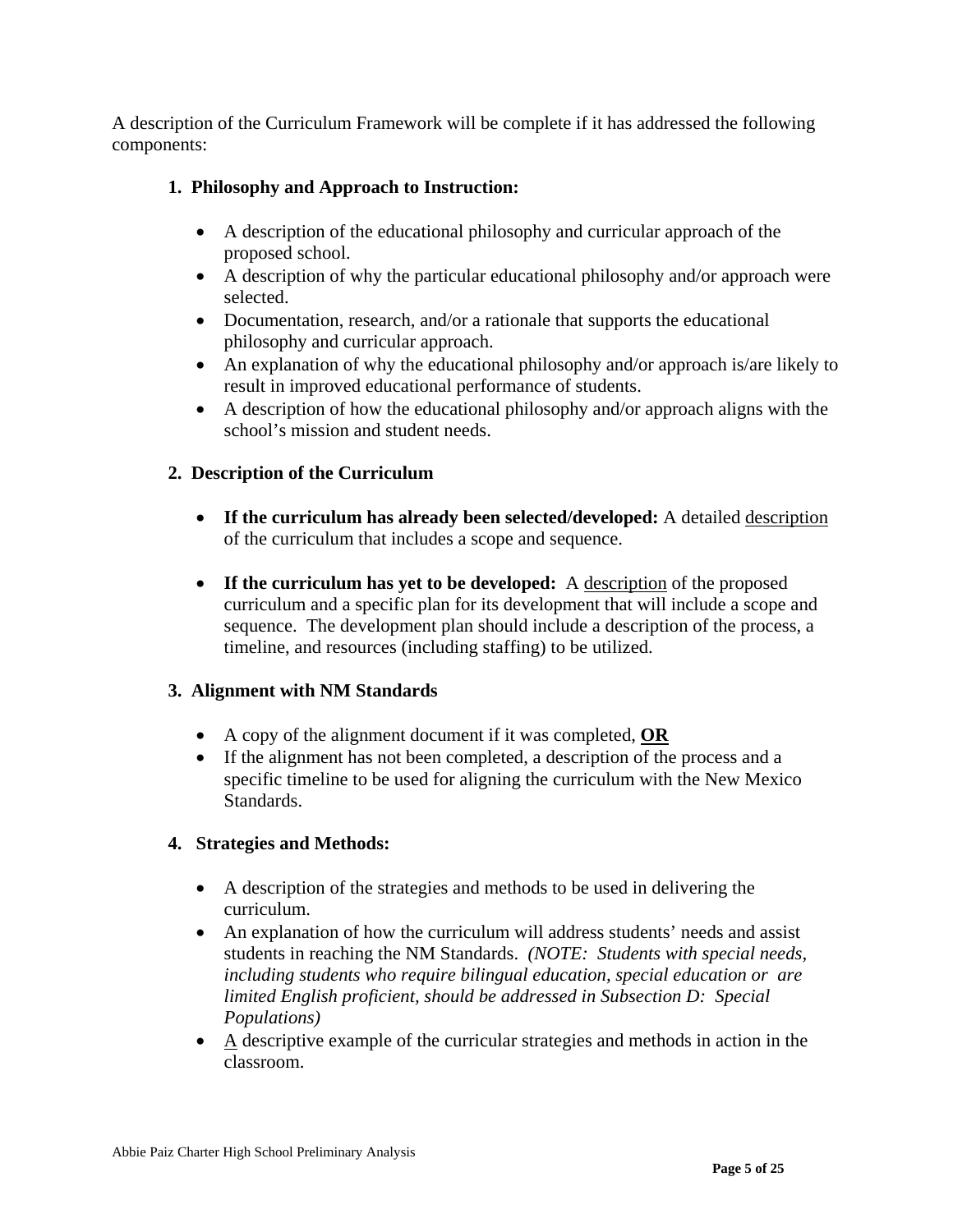• A description of professional development that may be necessary for implementation of the strategies and methods to be used in delivering the curriculum.

# **ANALYSIS: EDUCATIONAL PHILOSOPHY AND APPROACH TO INSTRUCTION**

| Criteria Not Sufficiently Addressed, Concerns & Additional Questions                                                                                                                                                                                                                                                                                                                                                 | Reference |
|----------------------------------------------------------------------------------------------------------------------------------------------------------------------------------------------------------------------------------------------------------------------------------------------------------------------------------------------------------------------------------------------------------------------|-----------|
| <b>Philosophy and Approach to Instruction</b>                                                                                                                                                                                                                                                                                                                                                                        |           |
| The instructional approach that is presented is a long listing of various<br>aims, methods, and programs with no explanation of how these are<br>integrated into a coordinated and effective instructional design.                                                                                                                                                                                                   | P. 21     |
| The "collegial collaboration methodology" and "intergenerational<br>support" are not explained. The post-secondary sources are not<br>identified.                                                                                                                                                                                                                                                                    | P. 21     |
| The application does not identify the stakeholders or what roles they<br>will play, the needs of communities and businesses that are to be met,<br>or the "scientifically research-based and peer reviewed programs and<br>methodologies" that are to be used.                                                                                                                                                       | P. 21     |
| The general curriculum described in this section appears to be standard<br>and mostly "traditional". There is no mention of any program "that<br>embraces social/emotional learning, parent/family engagement and<br>student centered strategies aimed at closing the achievement gap for<br>disenfranchised students" as stated in the preceding Educational<br>Philosophy.                                         | Pp. 21-22 |
| The process of "population alignment" and its relation to the undefined<br>"braided curriculum" is not described. It was not shown how the<br>synthesis of courses "into a syllabus that will become a formal<br>agreement between student and instructor in terms of what will be<br>taught and the expectations for successful course completion" will<br>enable students "to think and to be and not only to do?" | P. 22     |
| The description of the "continuous review" process lacks significant<br>detail and does not demonstrate and alignment to expected results.                                                                                                                                                                                                                                                                           | P. 23     |
| There is no explanation of how "student-centered social emotional<br>learning environment with strong parental/familial support" will<br>contribute to the continued existence of the school.                                                                                                                                                                                                                        | p. 23     |
| <b>Description of the Curriculum</b>                                                                                                                                                                                                                                                                                                                                                                                 |           |
| The "innovative instructional techniques and approaches" that will<br>enhance the curriculum and the "coherent and progressive program for<br>each grade level facilitated by collaborative horizontal and vertical<br>aligned feedback" are not described.                                                                                                                                                          | P. 23     |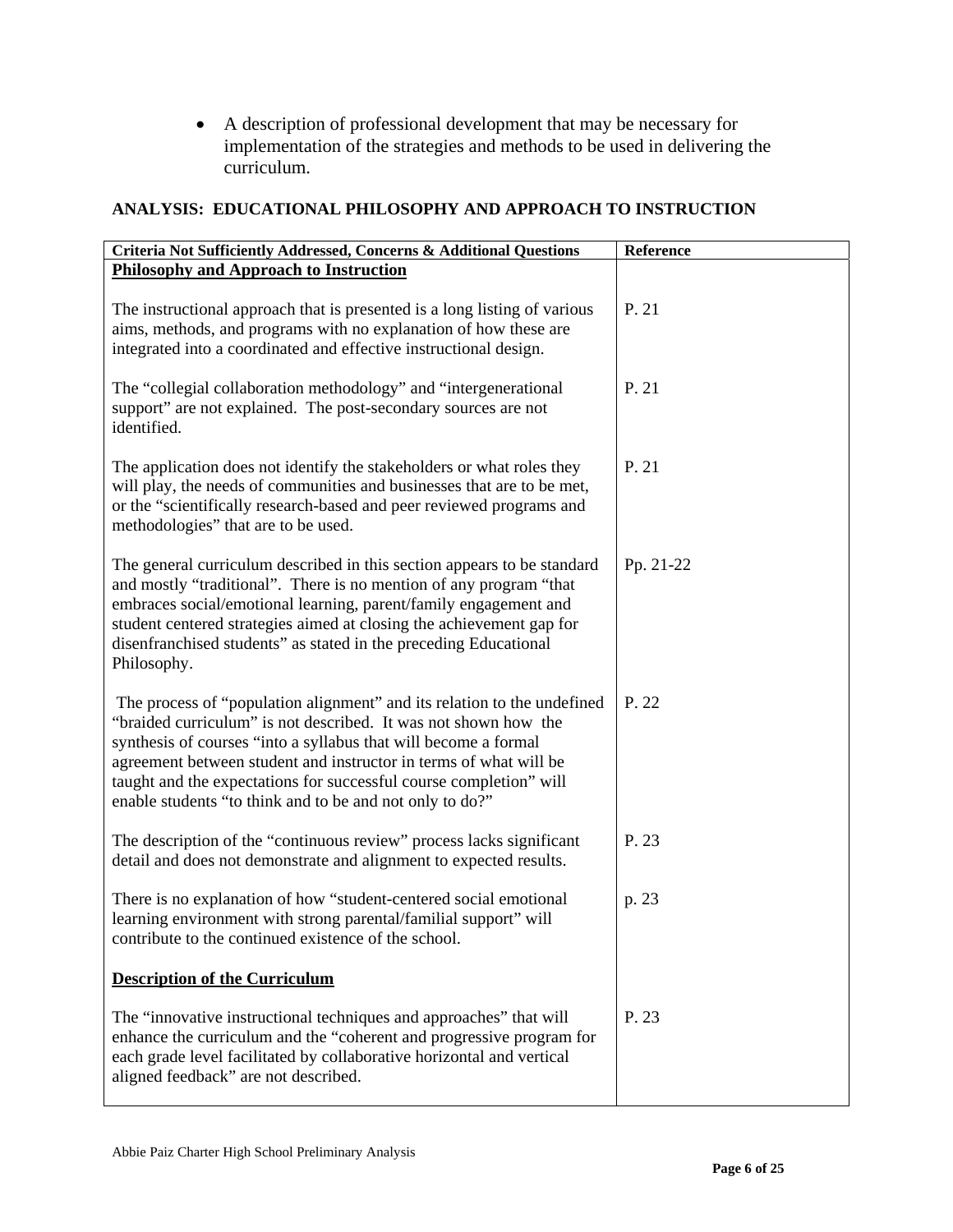| It was not necessary to define English, Math, etc. This section requires<br>a description of the curriculum that will be provided to students or, at<br>least, a general indication of the full academic program to be offered.<br>The application provided extended descriptions of only the four core<br>areas and failed to address the content or organization of the other<br>courses and programs listed elsewhere. Consequently, it is not possible<br>to glean from this information a comprehensive understanding of either<br>the specific curriculum or the general structure and relationship of<br>curricular areas.                                   | Pp. 24-26 |
|---------------------------------------------------------------------------------------------------------------------------------------------------------------------------------------------------------------------------------------------------------------------------------------------------------------------------------------------------------------------------------------------------------------------------------------------------------------------------------------------------------------------------------------------------------------------------------------------------------------------------------------------------------------------|-----------|
| The statement "With regards to skills and content, the ninth grade level<br>will lay the foundation on which each of the following grade levels will<br>build on and expand. Each year the students will take the skills they<br>learned from the previous year to a higher level of difficulty and<br>expectations. The courses in each grade level will always teach the<br>progressive skills at the highest degree while being aware of and<br>addressing those who may need some repetition of the previous level<br>and/or modification" does not provide an understandable description of<br>this "skills and content" element of the curriculum.            | P. 23     |
| The statement "While the comprehensive curriculum may be used in<br>conjunction with textbooks, it will help teachers limit the topics they<br>address standards" does not explain the value of limiting topics.                                                                                                                                                                                                                                                                                                                                                                                                                                                    | P. 24     |
| The application indicates that English language arts must be<br>"connected" to content, instruction, and assessment by a "connection"<br>of English teachers who are provided a means of networking to support<br>and assist their coworkers in their quest to provide growth and learning<br>for both themselves and their students and "An integrative approach<br>across instructional programs, facilitated by English teachers, will<br>embody 'real-life' meaning to the students at APCHS." This process is<br>not adequately explained.                                                                                                                     | P. 24     |
| The application states that: "Workplace and Service Learning readiness"<br>courses are designed specifically to address entry-level career skill<br>requirements, standards and benchmarks as identified under Career-<br>Technical Education in the NM "Standards of Excellence." However,<br>no courses identified as Career-Technical or Workplace Readiness were<br>included in the curriculum.                                                                                                                                                                                                                                                                 | P.27      |
| <b>Alignment with NM Standards</b>                                                                                                                                                                                                                                                                                                                                                                                                                                                                                                                                                                                                                                  |           |
| It is stated that "The curriculum for APCHS to be utilized (BCS) it is<br>understood has been aligned to the New Mexico Content Standards,<br>Benchmarks and Performance Standards." This is taken to mean that<br>the school will use the Belen Consolidated Schools (BCS) curriculum<br>because it is already aligned to NM standards. But, on p. 28-29 a<br>curriculum alignment process is described. It is the responsibility of the<br>charter school to insure that its curriculum is aligned with NM<br>Standards, not to adopt another school district's curriculum and assume<br>that it is adequately aligned. The process on p. 31-32 seems to indicate | Pp. 27-29 |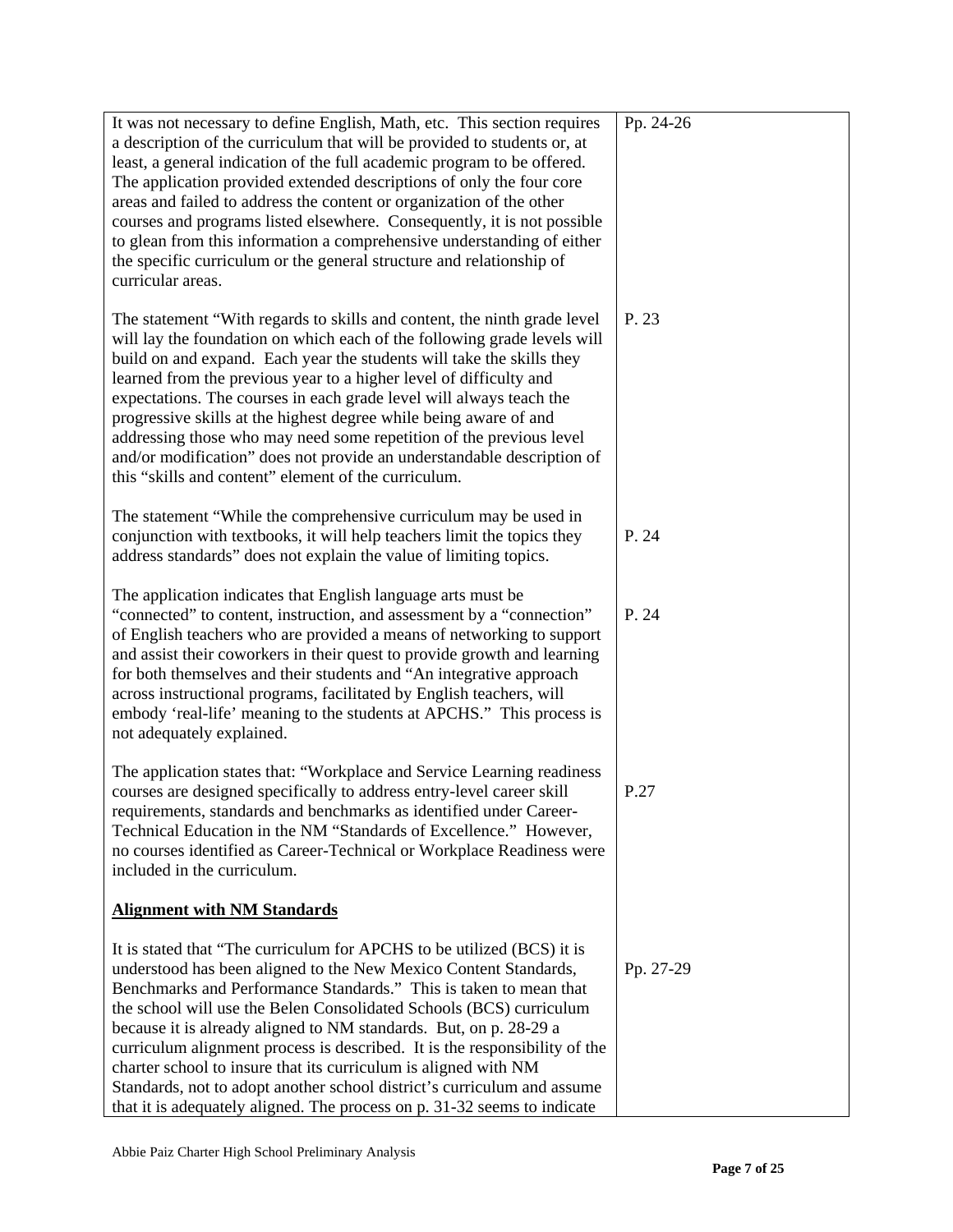| that the school will insure alignment on its own, which conflicts with                                                                                                                                                                                                                         |           |
|------------------------------------------------------------------------------------------------------------------------------------------------------------------------------------------------------------------------------------------------------------------------------------------------|-----------|
| the previous statement.                                                                                                                                                                                                                                                                        |           |
| The illustration of the "curriculum design model" is not accompanied<br>with any explanation or any connection to the description of the<br>curriculum alignment process.                                                                                                                      | P. 28     |
| <b>Strategies and Methods</b>                                                                                                                                                                                                                                                                  |           |
| The instructional technology method does not indicate the extent of<br>technology use in the classroom. Although a reference to "assessment"<br>systems" was made in connection with this strategy, there is no<br>information about how technology will play a role in student<br>assessment. | p. 30     |
| Socio-emotional techniques and content, which were identified in the<br>Statement of Need as an important element that was missing from<br>traditional school programs, are notably absent from the 11 strategies<br>and methods identified or from the curriculum in general.                 | pp. 30-31 |

# **B. EDUCATIONAL PROGRAM**

The educational program should support the school's educational plan. A description of the educational program will be complete if it has addressed the following components:

# **1. Length of School Day and School Year:**

- The proposed length of the school day, including the number of instructional hours;
- The proposed length of the school year, including number of days and total number of instructional hours;
- A description of how the proposed length of the school day and school year support the Educational Plan.

# **2. Grade Levels, Class Size and Projected Enrollment:**

- The grade levels the charter school proposes to serve;
- If a phase-in of grade levels is proposed, a plan for the phase-in by year and grade levels and a rationale for the phase-in plan;
- The total projected student enrollment (at full enrollment for the school).
- Projected class size.

# **3. Graduation Requirements (if applicable):**

• The school's proposed credits and requirements for graduation.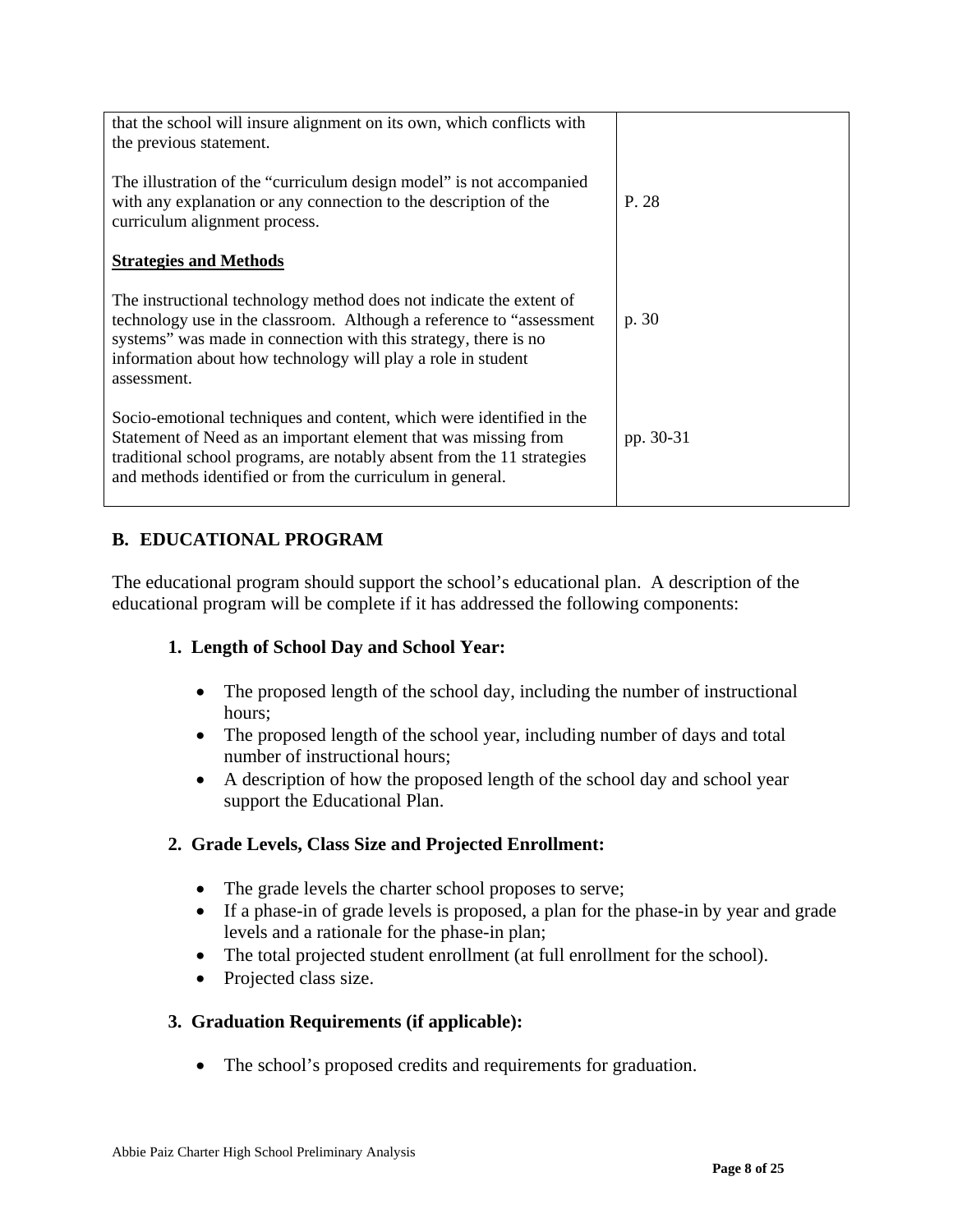• A description of how any proposed requirements that differ from the New Mexico Graduation Requirements [22-13-1.1.] support the school's educational plan.

### **ANALYSIS: EDUCATIONAL PROGRAM**

| Criteria Not Sufficiently Addressed, Concerns & Additional Questions                                                                                                                                                                                                                                                                                                                                                                                                                                                                                                                                                                                                                                                                                                                                                                                                                                                | Reference |
|---------------------------------------------------------------------------------------------------------------------------------------------------------------------------------------------------------------------------------------------------------------------------------------------------------------------------------------------------------------------------------------------------------------------------------------------------------------------------------------------------------------------------------------------------------------------------------------------------------------------------------------------------------------------------------------------------------------------------------------------------------------------------------------------------------------------------------------------------------------------------------------------------------------------|-----------|
| <b>Length of School Day and School Year</b>                                                                                                                                                                                                                                                                                                                                                                                                                                                                                                                                                                                                                                                                                                                                                                                                                                                                         |           |
| There is no description of how the proposed length of the school day<br>and school year support the Educational Plan.                                                                                                                                                                                                                                                                                                                                                                                                                                                                                                                                                                                                                                                                                                                                                                                               | p. 31     |
| <b>Grade Levels, Class Size and Projected Enrollment</b>                                                                                                                                                                                                                                                                                                                                                                                                                                                                                                                                                                                                                                                                                                                                                                                                                                                            |           |
|                                                                                                                                                                                                                                                                                                                                                                                                                                                                                                                                                                                                                                                                                                                                                                                                                                                                                                                     |           |
| <b>Graduation Requirements (if applicable)</b>                                                                                                                                                                                                                                                                                                                                                                                                                                                                                                                                                                                                                                                                                                                                                                                                                                                                      |           |
| The first year of operation is given as 2010-2011. If authorized, the<br>school could not begin operations until Fall, 2011.                                                                                                                                                                                                                                                                                                                                                                                                                                                                                                                                                                                                                                                                                                                                                                                        | p. 31     |
| The application states: "Given these graduation requirements those<br>students who enter APCHS at the $10^{\text{th}}$ , $11^{\text{th}}$ and $12^{\text{th}}$ grade will follow<br>the graduation credit requirements as established by the NMPED and<br>their previous high school of attendance in accordance with their<br>graduation year." [Emphasis added] This paragraph seems to indicate<br>that there will be two sets of graduation requirements, one for those<br>students who enter as $9th$ graders and another for students who enter at<br>higher grades. Since students presumably may enter at any available<br>grade in any year, it appears from this statement that the school will<br>maintain a dual graduation requirement system based on its own<br>requirements for those who enter at $9th$ grade and the requirements of<br>students' previous schools if they enter at grades 10-12. | p. 31     |
| The first year of operation will be 2011, not 2010. If, as per the chart<br>on p. 4, the 2011-2012 year will have all 4 grades 9-12, then the first<br>graduation will be in Spring, 2012, not 2013. The statement fails to<br>show a consistent understanding or agreement as to the years of<br>operation or the date of the first graduating class.                                                                                                                                                                                                                                                                                                                                                                                                                                                                                                                                                              | p. 32     |
| The Master Schedule listing is inconsistent with that on pp. 22-23.<br>Foods & Nutrition, Art I & II, Theater I & II, Yearbook & Psychology<br>have been added to this list. Computer applications & CAD indicated<br>on pp. 22-23 are missing.                                                                                                                                                                                                                                                                                                                                                                                                                                                                                                                                                                                                                                                                     | pp. 32-33 |

# **C. STUDENT PERFORMANCE EXPECTATIONS**

Student academic performance is central to a school's existence. Student performance expectations must be aligned with the mission and the educational plan.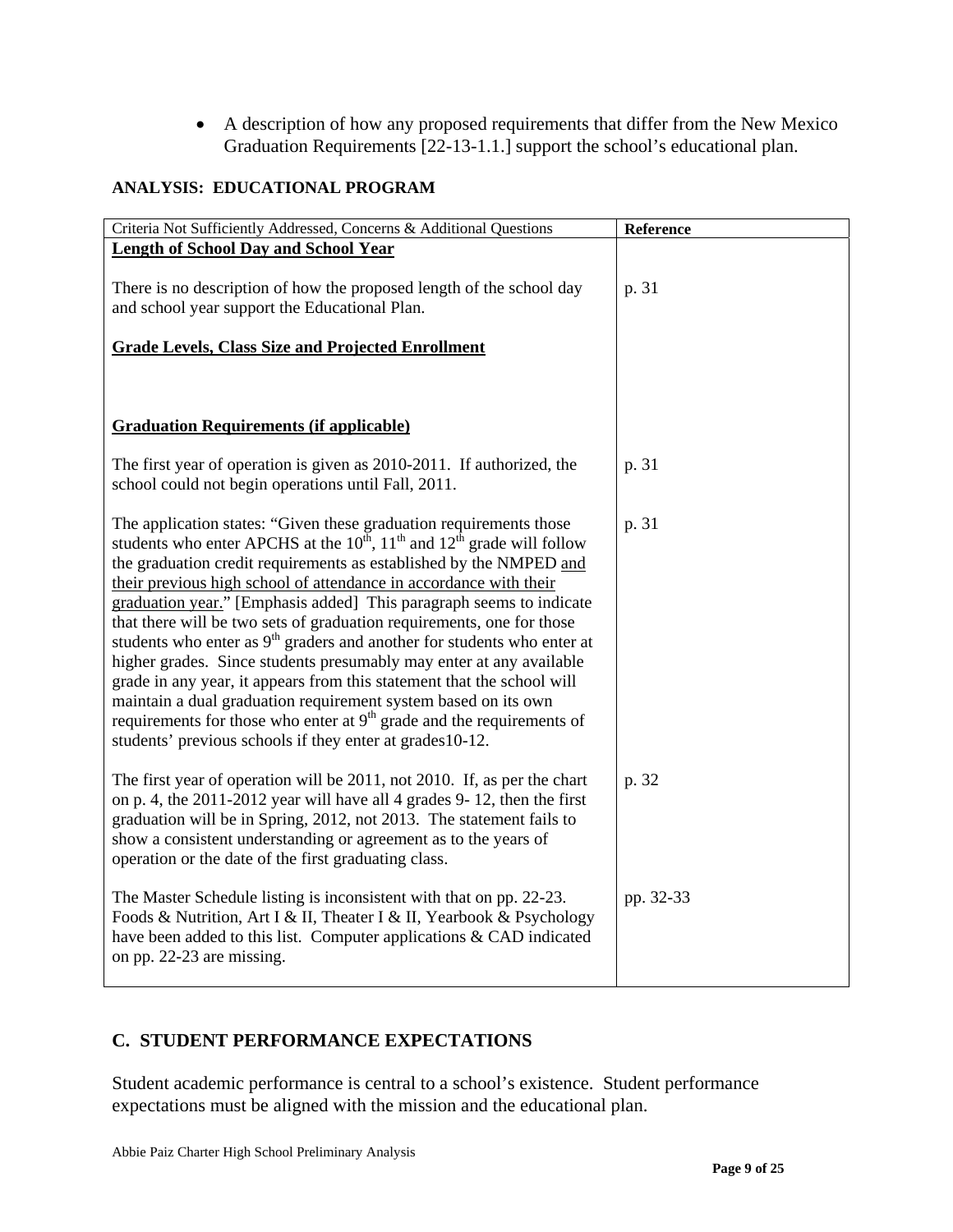The Student Performance Expectations subsection will be complete if it has provided the following:

- Student-centered goals that are SMART:
	- o **S**pecific;
	- o **M**easurable;
	- o **A**mbitious and **A**ttainable
	- o **R**eflective of the school's mission;
	- o **T**ime-Specific with Target Dates
- Student-centered goals that are aligned with the school's mission and the educational plan

#### **ANALYSIS: STUDENT PERFORMANCE EXPECTATIONS**

| Criteria Not Sufficiently Addressed, Concerns & Additional Questions                                                                                                                                                                                                                                                                                                                                                                                                                                                                            | Reference |
|-------------------------------------------------------------------------------------------------------------------------------------------------------------------------------------------------------------------------------------------------------------------------------------------------------------------------------------------------------------------------------------------------------------------------------------------------------------------------------------------------------------------------------------------------|-----------|
| <b>Student-centered SMART Goals</b>                                                                                                                                                                                                                                                                                                                                                                                                                                                                                                             |           |
| The student goals begin "During the $2012 - 2013$ school year."<br>Apparently there are no goals for the initial school year of 2011-2012 or<br>the school expects all of its goals to be met by 2013, the end of the<br>second year of operation.                                                                                                                                                                                                                                                                                              | p. 33     |
| Student goal #1 is "be provided a learning environment that is safe,<br>drug free and academically challenging that ALL students will be<br>expected to maintain 100% during hours of operation." To "be<br>provided" is not a student performance expectation. Rather it would be<br>a school/staff performance expectation to provide this environment.<br>The goal does not say what the students will "maintain100% during<br>hours of operation."                                                                                          | p. 33     |
| Student goal #2 is "meet or exceed the performance target by 8% in<br>Language Arts and Mathematics as measured by the NMSBA."<br>The performance target is not identified. Without that information or<br>any indication of a baseline measurement, it is not possible to determine<br>if this goal meets any of the SMART goal criteria. No date that this<br>goal will be achieved is given. The application does not explain why<br>"meet or exceed the performance target by 8% in Language Arts and<br>Mathematics" is an ambitious goal. | p. 33     |
| Student goal #7 is "improve study habits, completion of homework and<br>submission of assignments by 75% from previously reported teacher<br>data." There is no indication of how this will be measured or the period<br>over which this improvement will occur.                                                                                                                                                                                                                                                                                | p. 34     |
| There is no information as to how these goals reflect the school's<br>mission and there are no target dates other than a single year of<br>operation.                                                                                                                                                                                                                                                                                                                                                                                           | p. 33-34  |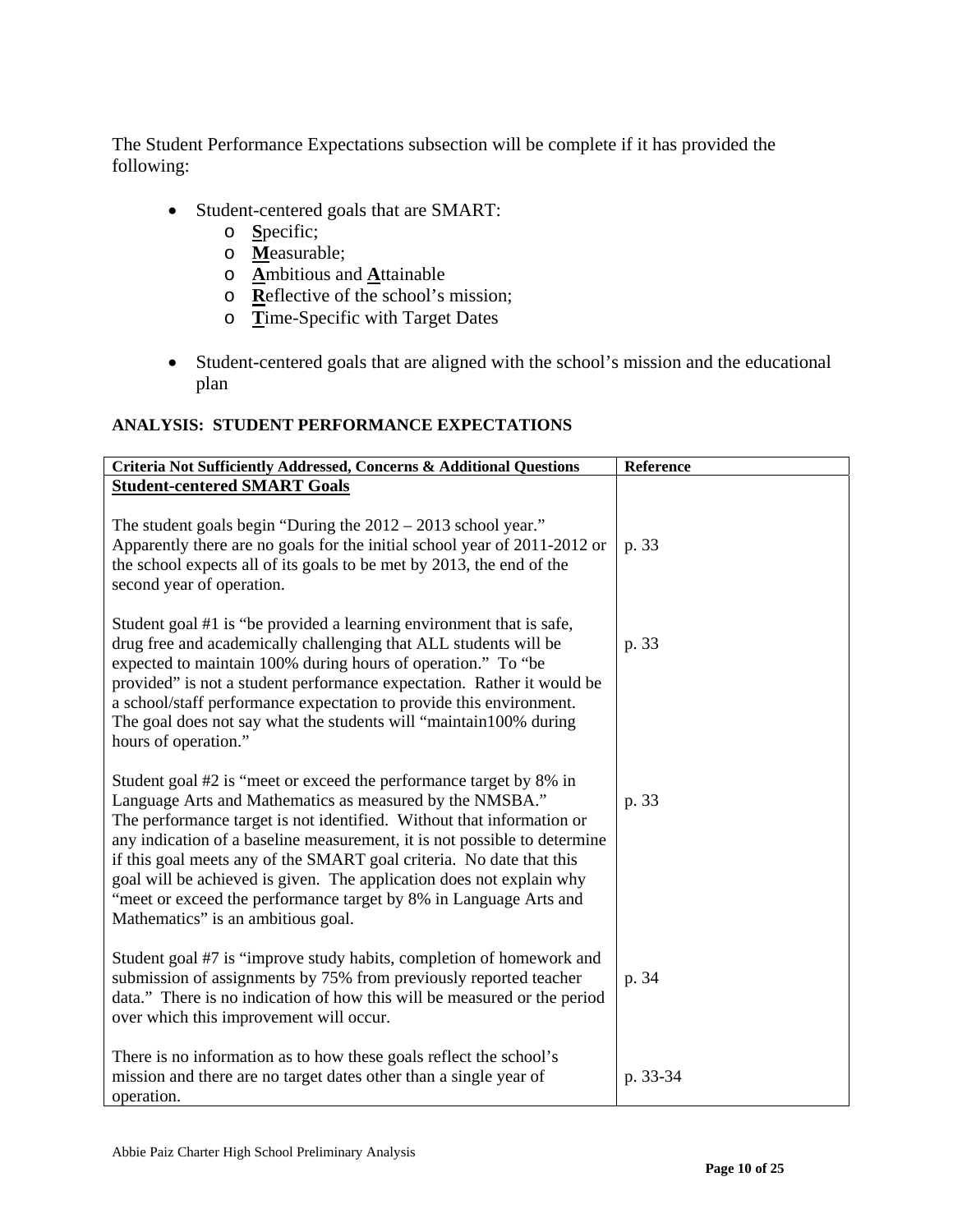| It is unknown why Mastery Learning is being discussed under Student<br>Performance Expectations when it is identified as an instructional<br>strategy on pp. 32-33. | p. 34 |
|---------------------------------------------------------------------------------------------------------------------------------------------------------------------|-------|
| <b>Alignment</b>                                                                                                                                                    |       |
| The application claims that the student-centered goals align with the<br>school's mission and educational plan but does not describe or explain<br>the alignment.   | p. 33 |

# **D. PLAN FOR EVALUATING STUDENT PERFORMANCE**

A Plan for Evaluating Student Performance will be complete if it addresses the following components:

- the types of assessments that will be used to measure student progress toward achievement of the NM Standards and the school's student performance expectations;
- the timeline for achievement of the NM Standards and/or the school's student performance expectations;
- the procedures for taking corrective action in the event that student performance falls below the NM Standards and/or the school's student performance expectations;
- remediation for students not achieving standards, including a timeline for implementation of the remediation plan;
- assessments that might be considered in addition to the statewide-mandated testing;
- documentation and reporting of student data to students and parents.

# **ANALYSIS: PLAN FOR EVALUATING STUDENT PERFORMANCE**

| Criteria Not Sufficiently Addressed, Concerns & Additional Questions   | <b>Reference</b> |
|------------------------------------------------------------------------|------------------|
| <b>Types of Assessments</b>                                            |                  |
|                                                                        |                  |
| In this section, the application presents an additional scheme for and |                  |
| discussion of curriculum alignment but does not explain how this       | p. 34-35         |
| relates to the evaluation of student performance.                      |                  |
|                                                                        |                  |
| The assessments on P. 38 are in addition to those listed above on pp.  |                  |
| 37-38, how these assessments will fit in the overall assessment system | p. 38            |
| is not provided.                                                       |                  |
|                                                                        |                  |
| An explanation of how the additional assessments (ACT/SAT testing,     |                  |
| ASVAB) will be incorporated into the evaluation of student             | p. 38            |
| performance is not presented, nor is an explanation given as to the    |                  |
| purpose of a periodic review of "all data" by the faculty, staff, and  |                  |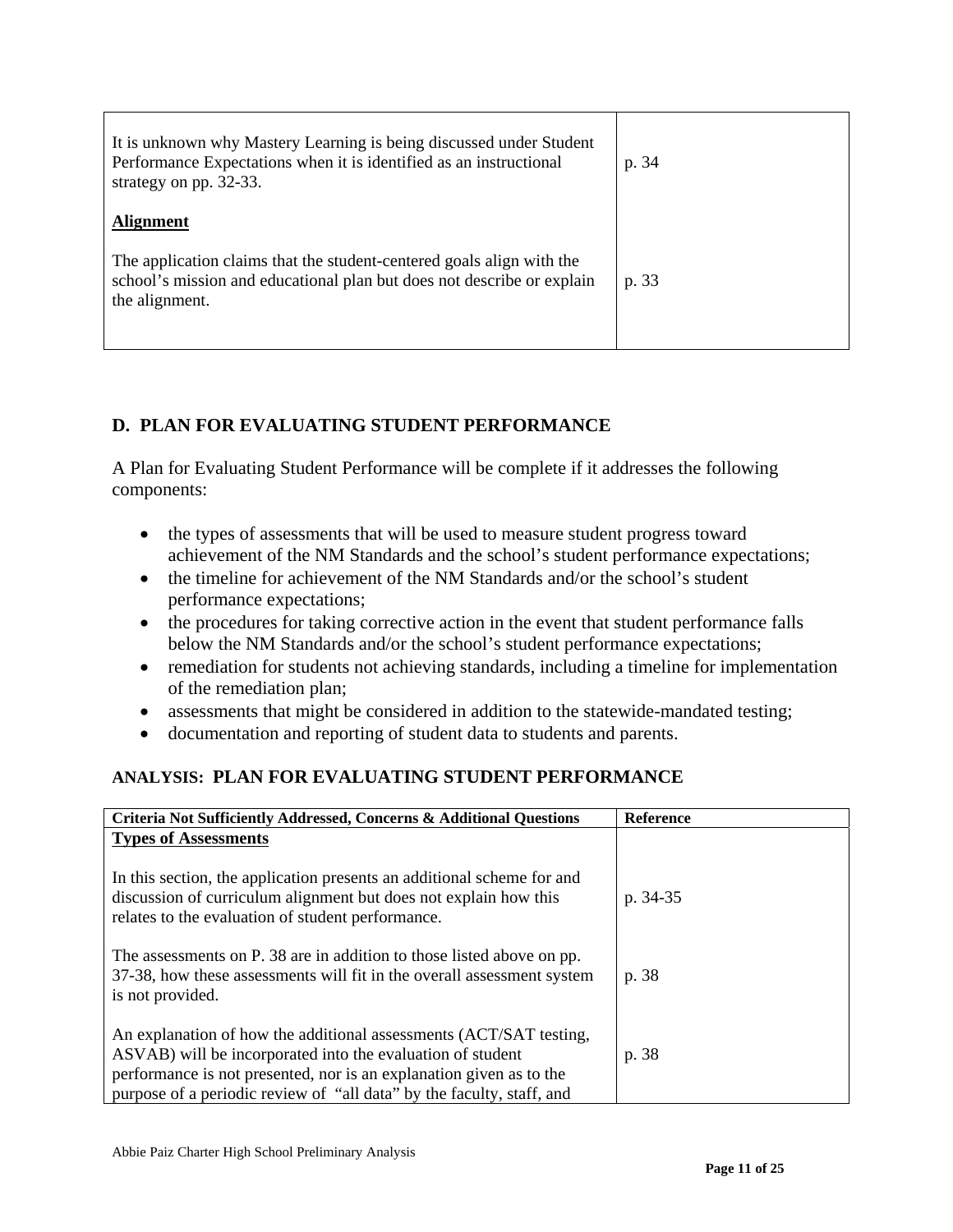| principal during intersession.                                                                                                                                                                                                                                                                                                                                                                                                                                                                                                                                                                                                                                                                                                                          |           |
|---------------------------------------------------------------------------------------------------------------------------------------------------------------------------------------------------------------------------------------------------------------------------------------------------------------------------------------------------------------------------------------------------------------------------------------------------------------------------------------------------------------------------------------------------------------------------------------------------------------------------------------------------------------------------------------------------------------------------------------------------------|-----------|
| <b>Timeline for Achievement</b>                                                                                                                                                                                                                                                                                                                                                                                                                                                                                                                                                                                                                                                                                                                         |           |
| The application states that " Grading periods will be critical<br>benchmarks within the timeline for the achievement measure for<br>attainment of standards" but the timeline itself for achievement of the<br>NM Standards and/or the school's student performance expectations<br>was not provided.                                                                                                                                                                                                                                                                                                                                                                                                                                                   | p. 40     |
| The connections between descriptions of Parent Involvement, Service<br>Learning, Experiential Learning, and Community Involvement and<br>measuring student progress toward achievement of the NM Standards<br>and the school's student performance expectations are not described.                                                                                                                                                                                                                                                                                                                                                                                                                                                                      | Pp. 40-42 |
| <b>Corrective Action</b>                                                                                                                                                                                                                                                                                                                                                                                                                                                                                                                                                                                                                                                                                                                                |           |
| The Corrective Action Plan is limited to the core subject areas.<br>Unsatisfactory progress in other curricular areas is not addressed.                                                                                                                                                                                                                                                                                                                                                                                                                                                                                                                                                                                                                 | p. 42     |
| The student is required to "Arrange a student, parent, staff,<br>administrator conference" rather than school faculty or staff. No<br>strategy is provided if the student does not take this initiative.                                                                                                                                                                                                                                                                                                                                                                                                                                                                                                                                                | p. 42     |
| The application states: "Our most important goal is to assist students<br>successfully complete [sic] the classes needed for graduation from high<br>school or to assist them in transitioning into post-secondary education<br>programs and/or the work force." The "or" in this statement indicates<br>that graduation is one alternative and that post-secondary education and<br>employment constitute another alternative. This raises the question of<br>how a student will be prepared for post-secondary education without<br>graduating. Below (p. 55) it is cited that "leaving school without a<br>diploma negatively impacts the life of individuals both personally and<br>professionally." These two statements are in apparent conflict. | p. 42     |
| <b>Remediation</b>                                                                                                                                                                                                                                                                                                                                                                                                                                                                                                                                                                                                                                                                                                                                      |           |
| No information on remediation strategies or processes is included.                                                                                                                                                                                                                                                                                                                                                                                                                                                                                                                                                                                                                                                                                      |           |
| <b>Additional Assessments</b>                                                                                                                                                                                                                                                                                                                                                                                                                                                                                                                                                                                                                                                                                                                           |           |
| "Think-in" strategies and an "engagement" class are included as<br>"Supplemental Student Assessments" but only the results of these<br>practices are described. No information is provided as to the practices<br>themselves. It is noted that these were not presented in the designated<br>order, therefore it is not possible to determine if "Supplemental<br>Assessments" were intended to satisfy the required "Additional<br>Assessments" section or if this discussion is an extension of the "Types"<br>of Assessment" section. If the latter, then the "Additional<br>Assessments" section was not addressed.                                                                                                                                 | p. 38     |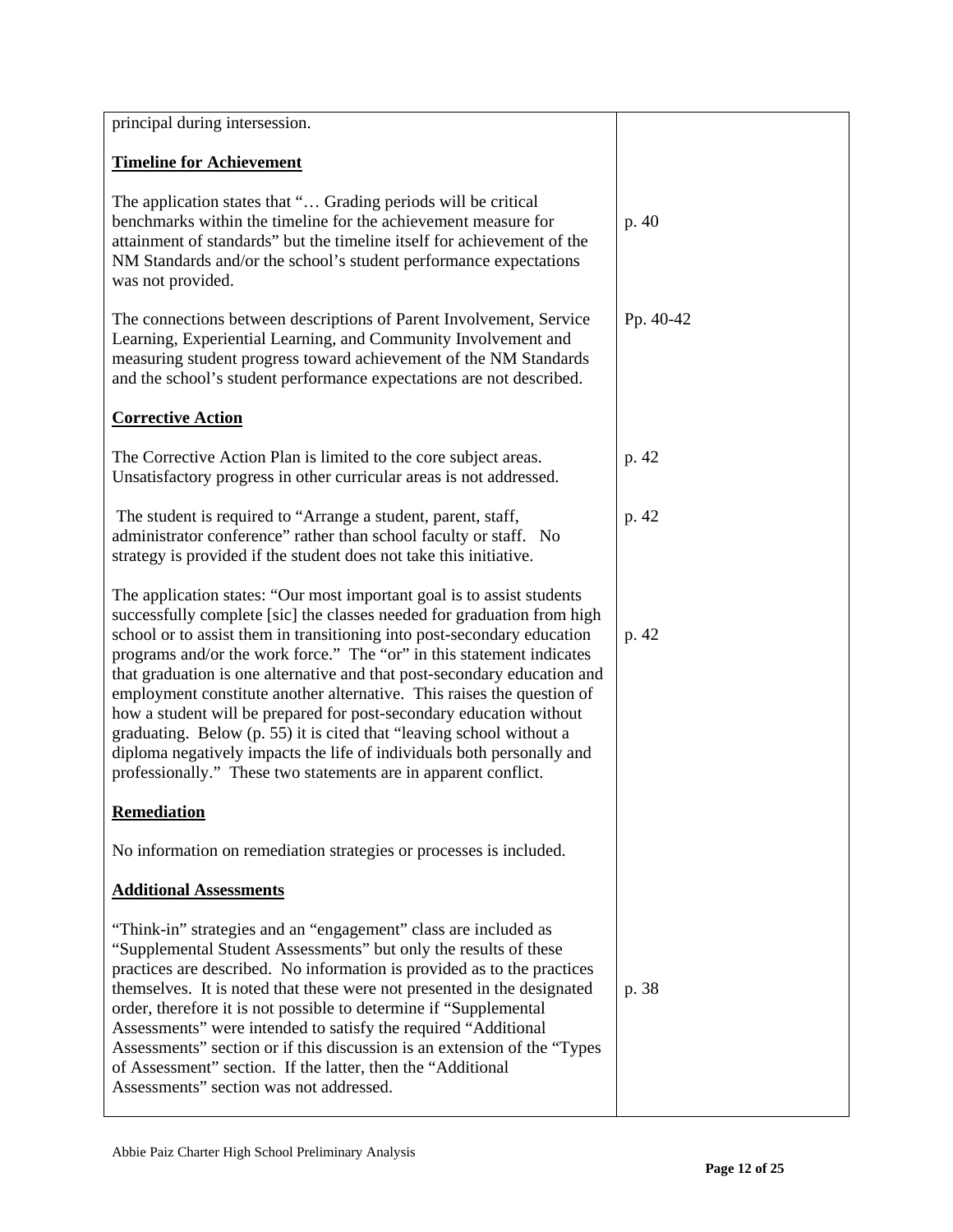| <b>Documentation and Reporting</b>                                 |  |
|--------------------------------------------------------------------|--|
| No information was provided regarding Documentation and Reporting. |  |

# **E. SPECIAL POPULATIONS**

A Special Populations subsection will be complete if it has addressed the following components:

- Suggested modifications to the proposed educational program to meet individual student needs, such as bilingual, limited English proficient, and special education;
- An outline of a special education plan *(the final plan of which must be completed and submitted to the charter authorizer by the end of the planning year)* that demonstrates understanding of state and federal special education requirements including the fundamental obligation to provide a free, appropriate education to students identified with disabilities;
- How the charter school will provide access to ancillary services for these special populations, when necessary.

| Criteria Not Sufficiently Addressed, Concerns & Additional Questions                                                                                                                                                                                                                                                                                                                | <b>Reference</b> |
|-------------------------------------------------------------------------------------------------------------------------------------------------------------------------------------------------------------------------------------------------------------------------------------------------------------------------------------------------------------------------------------|------------------|
| <b>Modifications to meet Individual Student Needs</b>                                                                                                                                                                                                                                                                                                                               |                  |
| <b>Special Education Plan</b>                                                                                                                                                                                                                                                                                                                                                       |                  |
| <b>Access to Ancillary Services</b>                                                                                                                                                                                                                                                                                                                                                 |                  |
| This section also contained a discussion of a Retention Process that<br>refers to two studies. The application states that "The studies above"<br>represent our students attending APCHS;" however, no data on students<br>in the intended service area is provided to validate the claim that<br>potential students at this charter school will have the cited<br>characteristics. | p. 50            |

#### **ANALYSIS: SPECIAL POPULATIONS**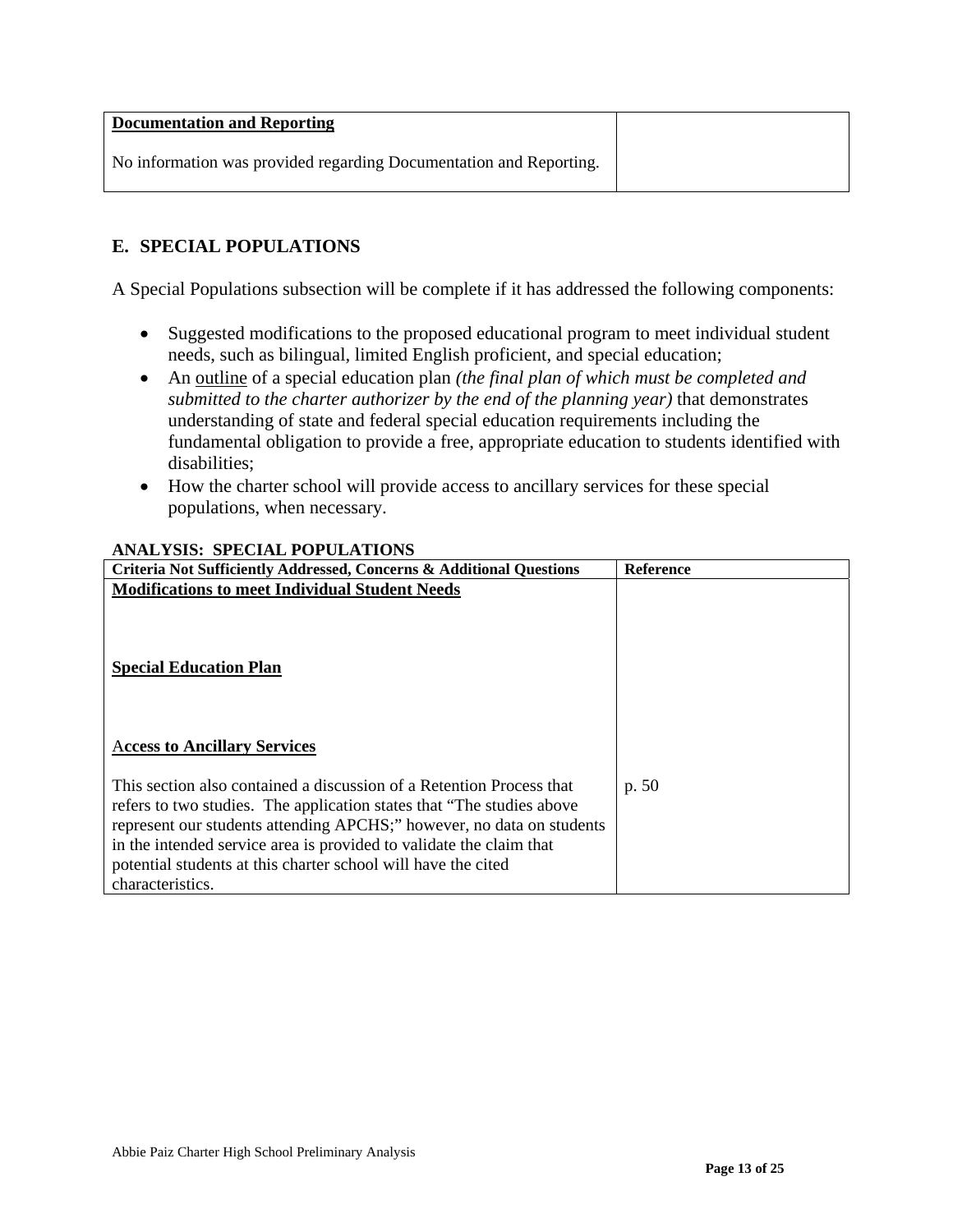### **EDUCATIONAL PLAN SUMMARY**

Please summarize your analysis of the Educational Plan section of the school's application. Your summary should reflect your overall impression of the section as presented and discuss the most significant weaknesses of the section.

#### **Summary Analysis**

Although the Statement of Need asserted the need for programs that differ significantly from those offered at existing high schools in the intended service area, the Education Plan does not follow through on that assertion. The curriculum that is described appears to be standard and mostly "traditional". In fact, it was stated that the curriculum would essentially be the same as that in the existing high schools. No curricular innovations were indicated. The Instructional approach is a long listing of various aims, methods, and programs with no explanation of how these form an effective instructional design. Most notably, there is no description of any specific program "that embraces social/emotional learning, parent/family engagement and student centered strategies aimed at closing the achievement gap for disenfranchised students" which was asserted as a primary educational deficit to be overcome.

The listings of courses to be included in the curriculum are not consistent between those given on pp. 22-23 and those in the master schedule listing on pp. 32-33. Many other programs and strategies are mentioned throughout these sections that are not adequately associated with the proposed curriculum. Therefore, the application does not present a coherent overview of the educational program, or how it would benefit students. There are numerous lists of many programmatic elements and methods that are asserted to be valuable without an explanation of how these comprise an integrated methodology or how each relates to the instructional improvements suggested to meet the needs of the identified student population. Most of these elements are never adequately defined.

Graduation requirements appear to offer two different options depending on whether the student enters the charter school at ninth grade or at a later grade. This system, as presented, does not seem either necessary or tenable over time.

There is confusion as to the first year of the school's operation which is given in different places as 2009, 2010, and/or 2011.

Several of the student goals do not meet the SMART Goal criteria in that one is not a student goal, another contains no performance target and a third lacks a measurement method. In addition, no information is given as to how these goals reflect the school's mission and there are no target dates other than the end of the second year of operation.

While ambitious intentions are expressed throughout the Educational Plan, the application fails to adequately organize and integrate the miscellany of approaches, strategies, and methods that are expressed within the application into a coherent, systematic program to effectively meet the stated educational needs of the target population. Several elements are inconsistent, missing, or not explained, leaving an impression of disconnectedness between the often abstract concepts offered and the practical, effective relationship necessary between program design and student achievement. This section is incomplete since it lacks an actual timeline for achievement of standards, information on remediation strategies or processes, and information regarding Documentation and Reporting.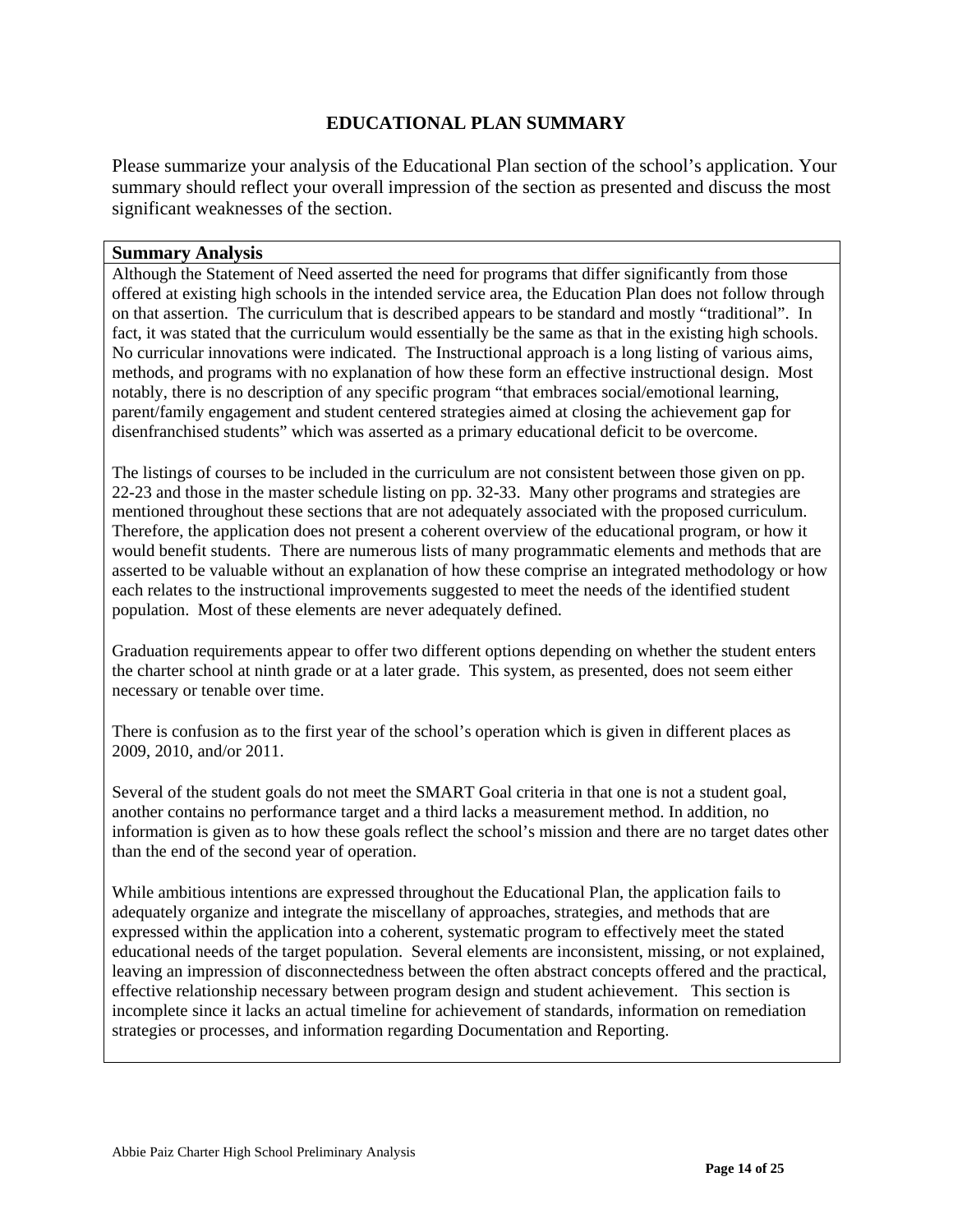# **VI. FINANCIAL PLAN**

The Financial Plan should provide a description of how the school leadership intends to manage the school's finances, including assurances that public funds will be used appropriately and in compliance with all applicable federal and state requirements and laws. It should present a clear picture of the school's financial viability including the soundness of revenue projections; expenditure requirements; and how well the school's budget aligns with and supports implementation of the mission and educational plan.

# **A. BUDGET**

A Budget subsection will be complete if it has addressed the following components:

- A completed revenue projection form 910B5 (included in the application appendices).
- A proposed operating budget covering each year of the charter term based on current unit value using the **5-Year Budget Plan** (included in the application appendices).
- A detailed narrative description of the revenue and expenditure assumptions on which the operating budget is based. The budget narrative should provide sufficient information to fully understand how budgetary figures were determined. The following should be addressed:
	- o major start-up expenses, including staffing and benefits; special education services; facility costs; materials and services; and contracted services; and
	- o spending priorities that align with the school's mission, educational program, management structure, professional development needs, and growth plan.
- A detailed narrative description, including the projected amounts, of all revenue sources other than SEG funding, to include any federal, state, or private funds and/or grants.
- A detailed narrative description of the expenditure assumptions for these other revenue sources.

# **ANALYSIS: BUDGET**

| <b>Criteria Not Sufficiently Addressed, Concerns &amp; Additional Questions</b> | Reference |
|---------------------------------------------------------------------------------|-----------|
| <b>Revenue Projection Form 910B5</b>                                            |           |
|                                                                                 |           |
|                                                                                 |           |
| <b>Operating Budget</b>                                                         |           |
|                                                                                 |           |
| The applicant did not submit the required Excel spreadsheet containing          |           |
| the 5-Year budget plan. Consequently, this portion of the application is        |           |
| incomplete.                                                                     |           |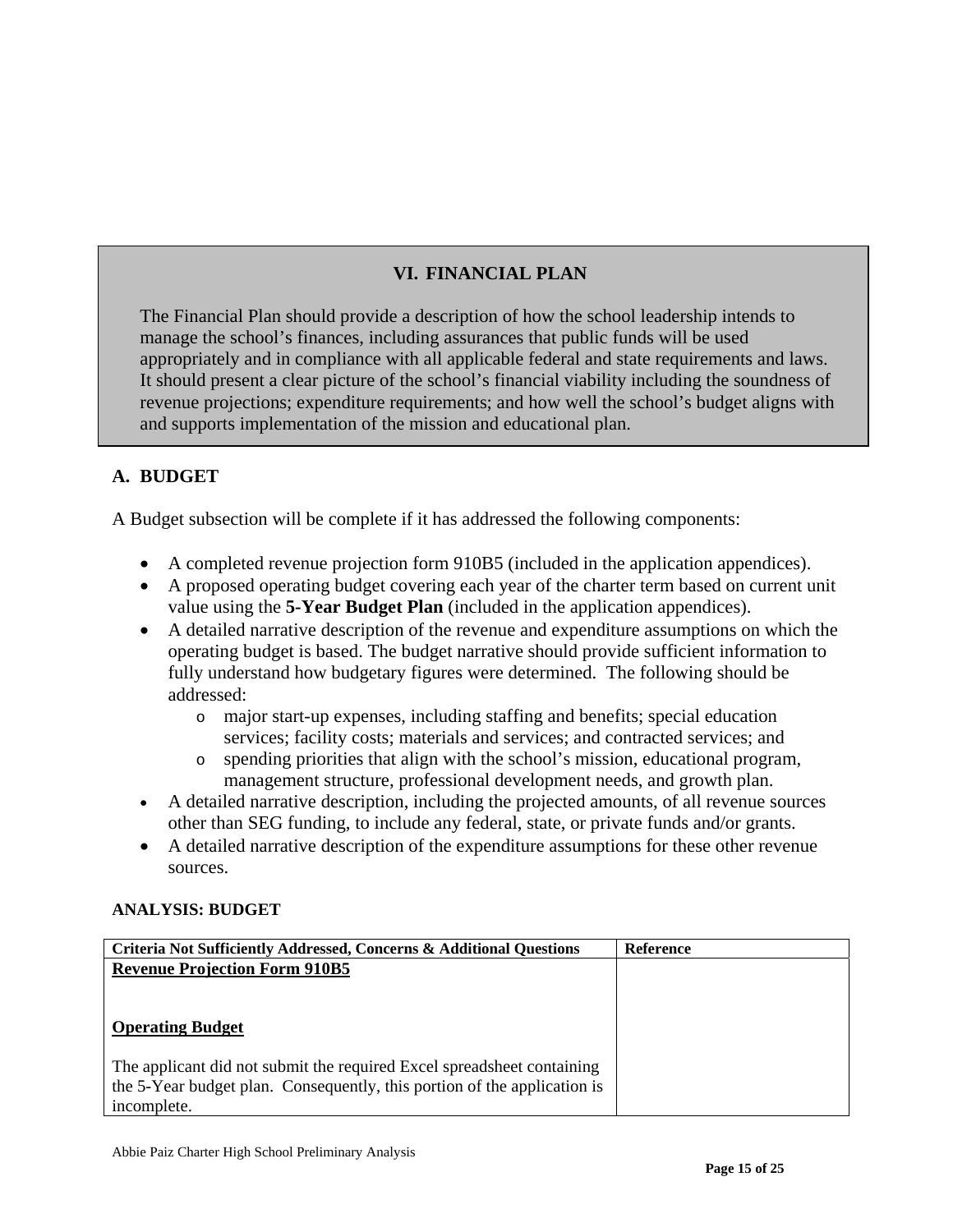| <b>Revenue and Expenditure Assumptions</b>                                                                                                                                                                                                                                     |       |
|--------------------------------------------------------------------------------------------------------------------------------------------------------------------------------------------------------------------------------------------------------------------------------|-------|
| Under the heading of "Federal Categorical Assistance," it is stated that<br>the school will seek supplemental funding if student enrollment exceeds<br>the projected level of 300 students. Charter school enrollment is not<br>allowed to exceed its maximum projected level. | p. 53 |
| <b>Revenue Sources Other Than SEG Funds</b>                                                                                                                                                                                                                                    |       |
| This information was not provided.                                                                                                                                                                                                                                             |       |
| <b>Expenditure Assumptions for Other Than SEG Funds</b>                                                                                                                                                                                                                        |       |
| This information was not provided.                                                                                                                                                                                                                                             |       |

# **B. FISCAL MANAGEMENT**

A plan for fiscal management subsection will be complete if it has addressed the following components:

- A detailed plan indicating how the charter school will manage its fiscal responsibilities.
- A description of the school's internal control procedures that it will utilize to safeguard assets, segregate its payroll and other check disbursement duties, provide reliable financial information, promote operational efficiency, and ensure compliance with all applicable federal statutes and regulations and state statutes and rules relative to fiscal procedures.
- A description of the manner in which the annual audit of the financial operations of the charter school is to be conducted.

| <b>Criteria Not Sufficiently Addressed, Concerns &amp; Additional Questions</b>                                                                                                                                      | <b>Reference</b> |
|----------------------------------------------------------------------------------------------------------------------------------------------------------------------------------------------------------------------|------------------|
| <b>Fiscal Management Plan</b>                                                                                                                                                                                        |                  |
| The statement regarding the school's review of its students' assessment,<br>attendance data, report cards, anecdotal and behavioral data is not<br>related to the financial plan.                                    | p. 53            |
| It is stated that the school will seek supplemental funding if student<br>enrollment exceeds the projected level of 300 students. Charter school<br>enrollment is not allowed to exceed its maximum projected level. | p. 58            |
| <b>Internal Control Procedures</b>                                                                                                                                                                                   |                  |
|                                                                                                                                                                                                                      |                  |

# **ANALYSIS: FISCAL MANAGMENT**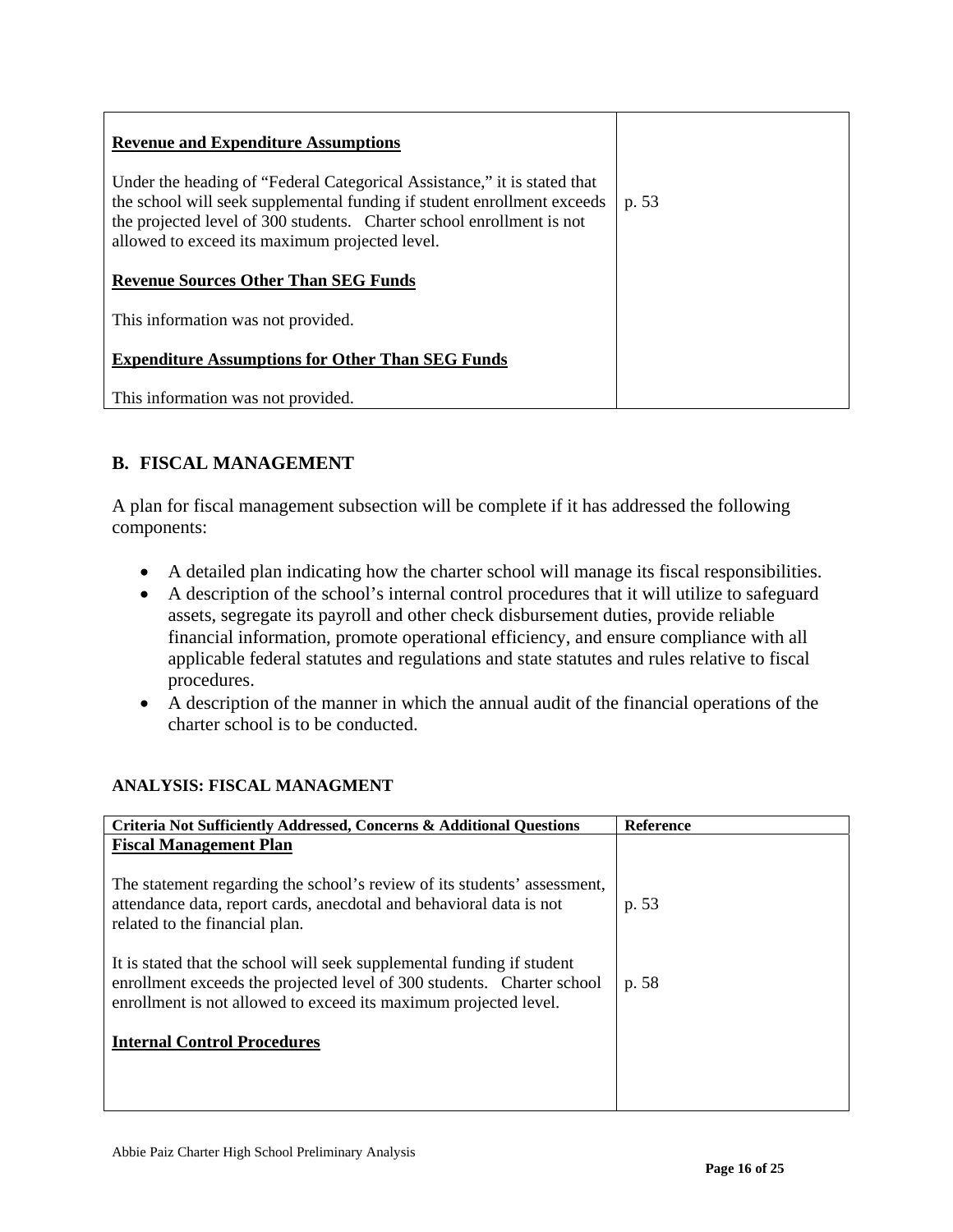| <b>Annual Audit of Financial Operations</b>                                                                                                                                                                               |  |
|---------------------------------------------------------------------------------------------------------------------------------------------------------------------------------------------------------------------------|--|
| The application states that the school will contract with an independent $\mid p.55$<br>auditing firm for its annual audit. State-charter schools are included in<br>the PED audit and the audit firm is selected by PED. |  |

# **FINANCIAL PLAN SUMMARY**

Please summarize your analysis of the Financial Plan section of the school's application. Your summary should reflect your overall impression of the section as presented and discuss the most significant weaknesses of the section.

#### **Summary Analysis**

The application failed to provide a 5-Year Budget Plan on an Excel spreadsheet as required, and failed to provide any information regarding revenue and expenditure assumptions for funds other than SEG. This section of the application is incomplete and inadequate.

# **VII. GOVERNANCE /MANAGEMENT PLAN**

The Governance/Management Plan should provide an understanding of how the school will be governed and managed. It should present a clear picture of the school's governance and management practices, what roles and responsibilities various groups and individuals will have, and how those groups will relate to one another. The Plan should outline how decisions are made at the school site, and provide a convincing picture of the school leadership's capacity to successfully operate the school. In addition, the governing body of a charter school is, first and foremost, publicly accountable for student academic performance and the expenditure of public funds.

# **A. GOVERNANCE /MANAGEMENT STRUCTURE**

The Governance Structure subsection will be complete if it has addressed the following components:

- A description of the over-all school governance and site-based management structure.
- An organizational chart for the school that:
	- ο illustrates the proposed school site-based personnel reporting structure to the governing body and the relationship of the governing body to the school's leader and administration;
	- ο Includes on the chart all proposed administrative/staff positions, parent councils, advisory committees and community groups (if any).
- A narrative description of the chart.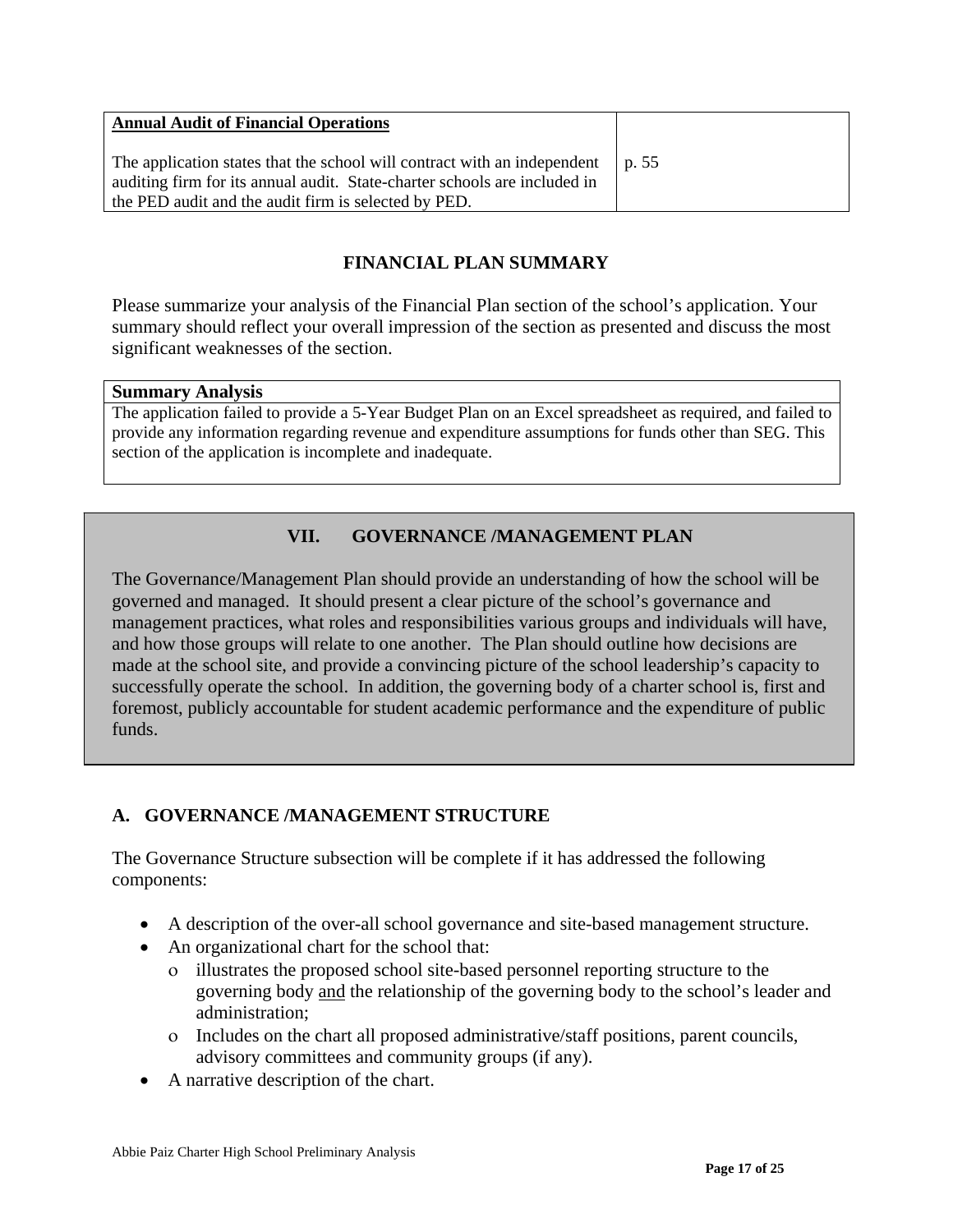## **ANALYSIS: GOVERNANCE /MANAGEMENT STRUCTURE**

| Criteria Not Sufficiently Addressed, Concerns & Additional Questions | Reference |
|----------------------------------------------------------------------|-----------|
| Governance and site-based management structure                       |           |
|                                                                      |           |
|                                                                      |           |
|                                                                      |           |
| Organizational chart and narrative description                       |           |
|                                                                      |           |
|                                                                      |           |
|                                                                      |           |
|                                                                      |           |

### **B. DESCRIPTION OF THE GOVERNING BODY**

The Governing Body subsection will be complete if it has addressed the following components:

- Policies and procedures by which the governing body will operate in compliance with all applicable statutes and regulations, including the Open Meetings Act, and that address:
	- o board powers and duties as a whole, individual members, and officers of the governing body;
	- o governing body member recruitment and selection, including the orientation process for new members and ongoing professional development;
	- o the criteria and the process that will be used to select the school's head administrator;
	- o budgeting and operation of the school; and
	- o how decisions will be made.
- A list of each of the members of the school's governing body;
- A brief description of the qualifications of each governing body member.
- An explanation of the nature and extent of staff, families, and the community involvement in the governance of the school, and how they will be notified of the opportunity to participate in the school governance.

#### **ANALYSIS: DESCRIPTION OF THE GOVERNING BODY**

| Criteria Not Sufficiently Addressed, Concerns & Additional Questions                                                                                                                                                                                                                                                                  | <b>Reference</b> |
|---------------------------------------------------------------------------------------------------------------------------------------------------------------------------------------------------------------------------------------------------------------------------------------------------------------------------------------|------------------|
| <b>Governing Body policies and procedures</b><br>Although the application correctly refers to Section 22-8B-4 of NMSA<br>as the source of a Charter School's rights and responsibilities, the actual<br>text provided is from Section 22-5-4 which applies only to local school<br>boards and not to charter school governing boards. | p. 62            |
| The citation from the Standards for Excellence Section 6.30.2.10 is out<br>of date and does not reflect changes made in 2009. The correct, revised                                                                                                                                                                                    | pp. $62-63$      |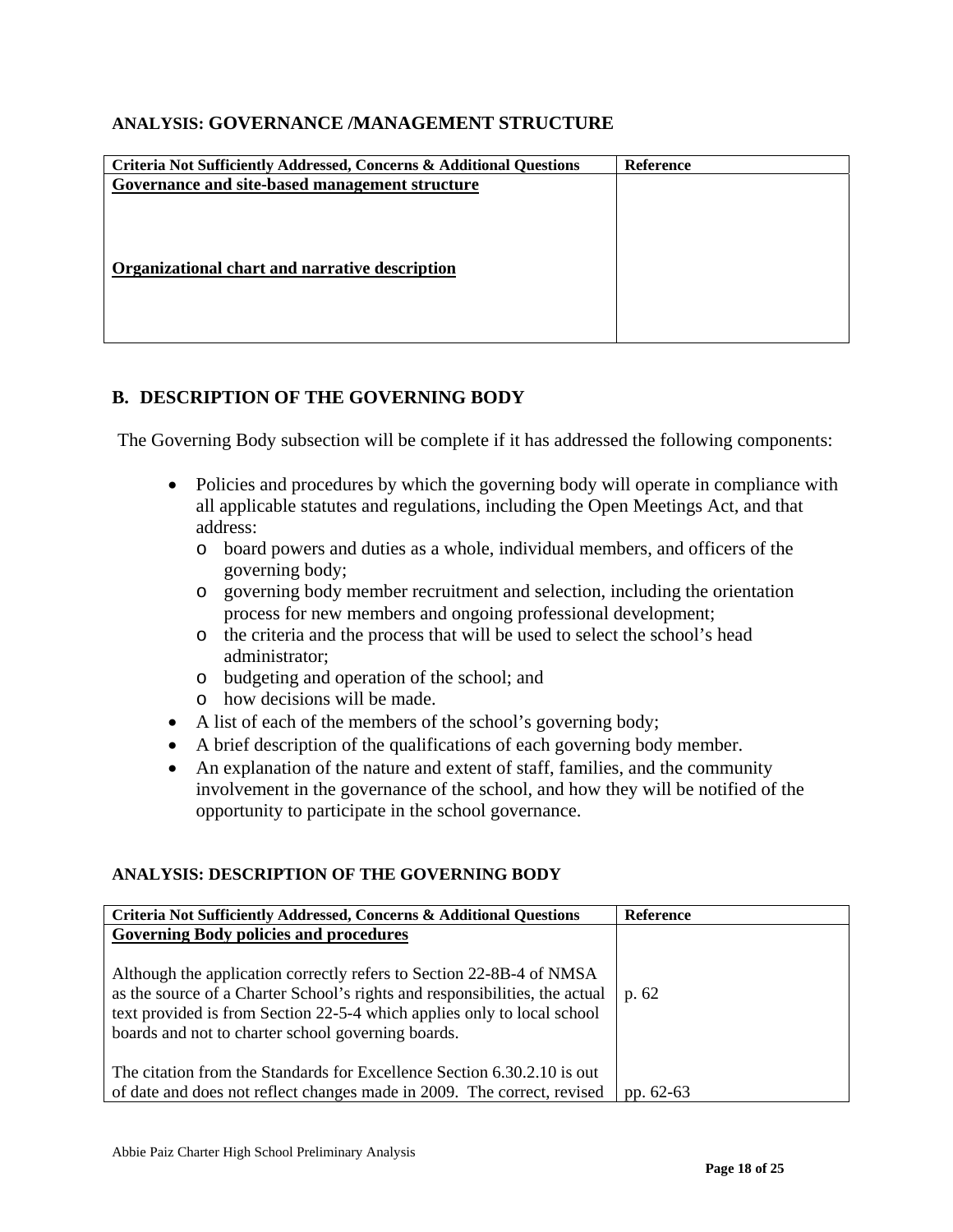| version is under 6.29.1.9 and contains additional items. The term<br>"district" is erroneously included in item #8.                                                                                                        |           |
|----------------------------------------------------------------------------------------------------------------------------------------------------------------------------------------------------------------------------|-----------|
| List of governing body members and qualifications                                                                                                                                                                          |           |
|                                                                                                                                                                                                                            |           |
| Staff, families, and community involvement in governance                                                                                                                                                                   |           |
| No information on staff, family and community involvement was<br>included. A "Stakeholder Involvement Process" is described, but it did<br>not address the role of these groups in the actual governance of the<br>school. | pp. 67-68 |

# **C. PARTNERSHIPS:** *This section is optional and should be completed if the school has identified a partner organization that is essential to the existence of the charter school, its governance, key instructional, and/or management functions.*

The Partnership subsection will be complete if the following components are included:

- Name of the partner organization.
- Name of the contact person at the partner organization and that person's full contact information.
- A description of the nature and purpose of the school's partnership with the organization.
- If applicable, an explanation of how the partner organization will be involved in the governance of the school.
- Evidence (in the form of a letter of support or intent to partner) that the school has a formal partnership agreement with the partner organization.

#### **ANALYSIS: PARTNERSHIPS**

| Criteria Not Sufficiently Addressed, Concerns & Additional Questions | <b>Reference</b> |
|----------------------------------------------------------------------|------------------|
| Partner organization and contact information                         |                  |
| <b>Nature and purpose of partnership</b>                             |                  |
| Partner organization involvement with school governance              |                  |
| <b>Evidence of formal partnership agreement</b>                      |                  |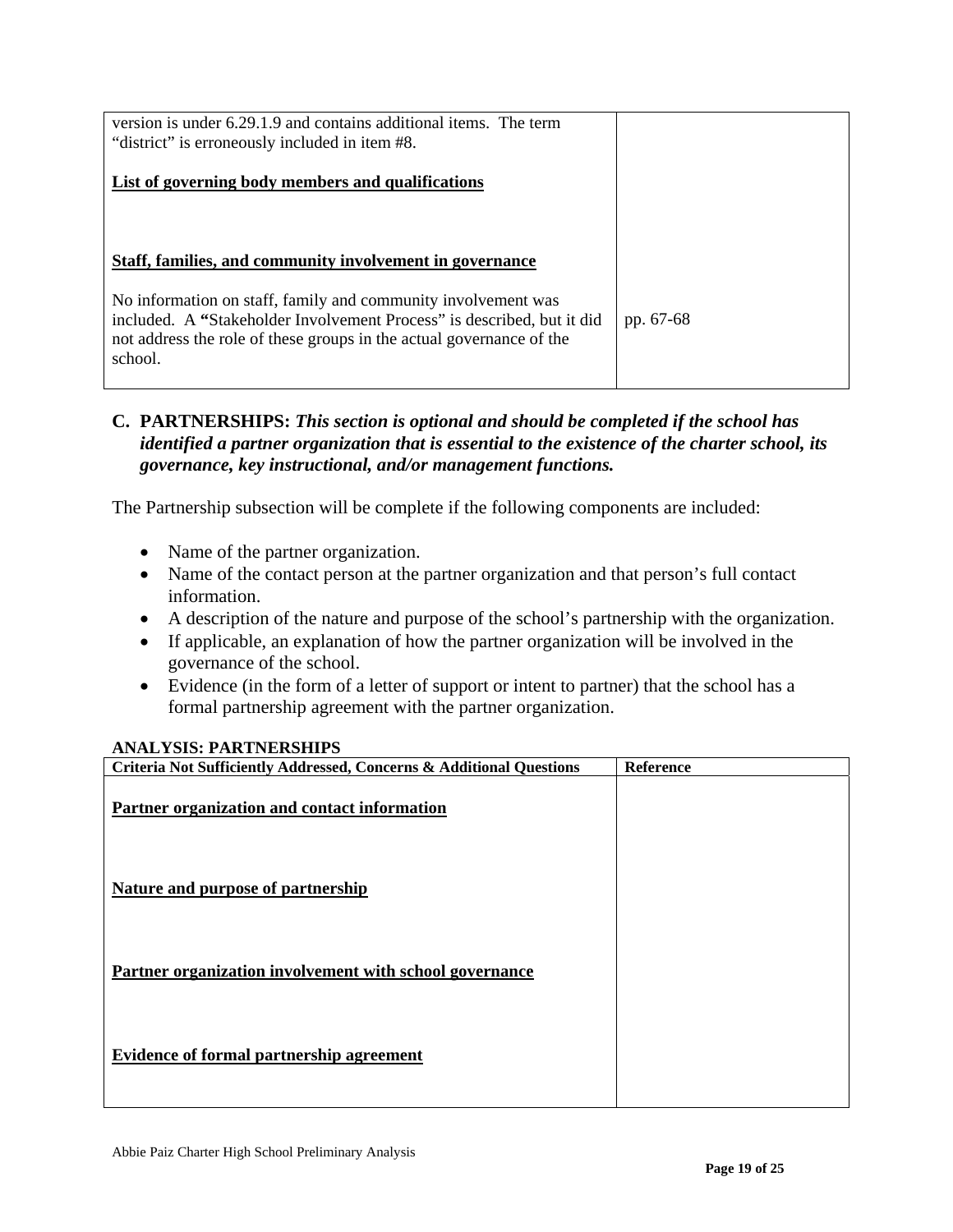# **D. SCHOOL ORGANIZATIONAL STRUCTURE**

A School Organizational Structure subsection will be complete if the following components are included:

- Based on the organizational chart provided under subsection *A. GOVERNANCE/MANAGEMENT STRUCTURE* above, job descriptions that identify key roles, responsibilities and accountability for each staff position listed on the organizational chart.
- A staffing plan for each year of the first charter term, including the proposed pupilteacher ratio to support the educational plan.

### **ANALYSIS: SCHOOL ORGANIZATIONAL STRUCTURE**

| Criteria Not Sufficiently Addressed, Concerns & Additional Questions    | <b>Reference</b> |
|-------------------------------------------------------------------------|------------------|
| Description of site-based management structure and job                  |                  |
| descriptions for all organizational chart positions                     |                  |
|                                                                         |                  |
|                                                                         |                  |
|                                                                         |                  |
| Years 1-5 staffing plan with pupil-teacher ratio supporting             |                  |
| educational plan                                                        |                  |
|                                                                         |                  |
| The application states that its staffing pattern "will be augmented     | p. 75            |
| through utilization of technology based programs" but it does not       |                  |
| describe the technology based programs or explain how they will result  |                  |
| in this augmentation.                                                   |                  |
|                                                                         |                  |
| The FTE Projection does not include teachers for CAD (listed on p. 23), | p. 75            |
| or Foods $&$ Nutrition (listed on p. 34).                               |                  |
|                                                                         |                  |
|                                                                         |                  |

# **E. EMPLOYEE RELATIONS**

An Employee Relations subsection will be complete if the following components are addressed:

- A description of the school's personnel policies and procedures that comply with all applicable federal statutes and regulations, including the School Personnel Act.
- The proposed salary schedules that comply with the minimum salary requirements as identified in the School Personnel Act for all employees.
- A description of the evaluation process for staff that will include evaluation of teachers by a licensed school administrator.
- An explanation of the school's staff discipline process that provides for due process.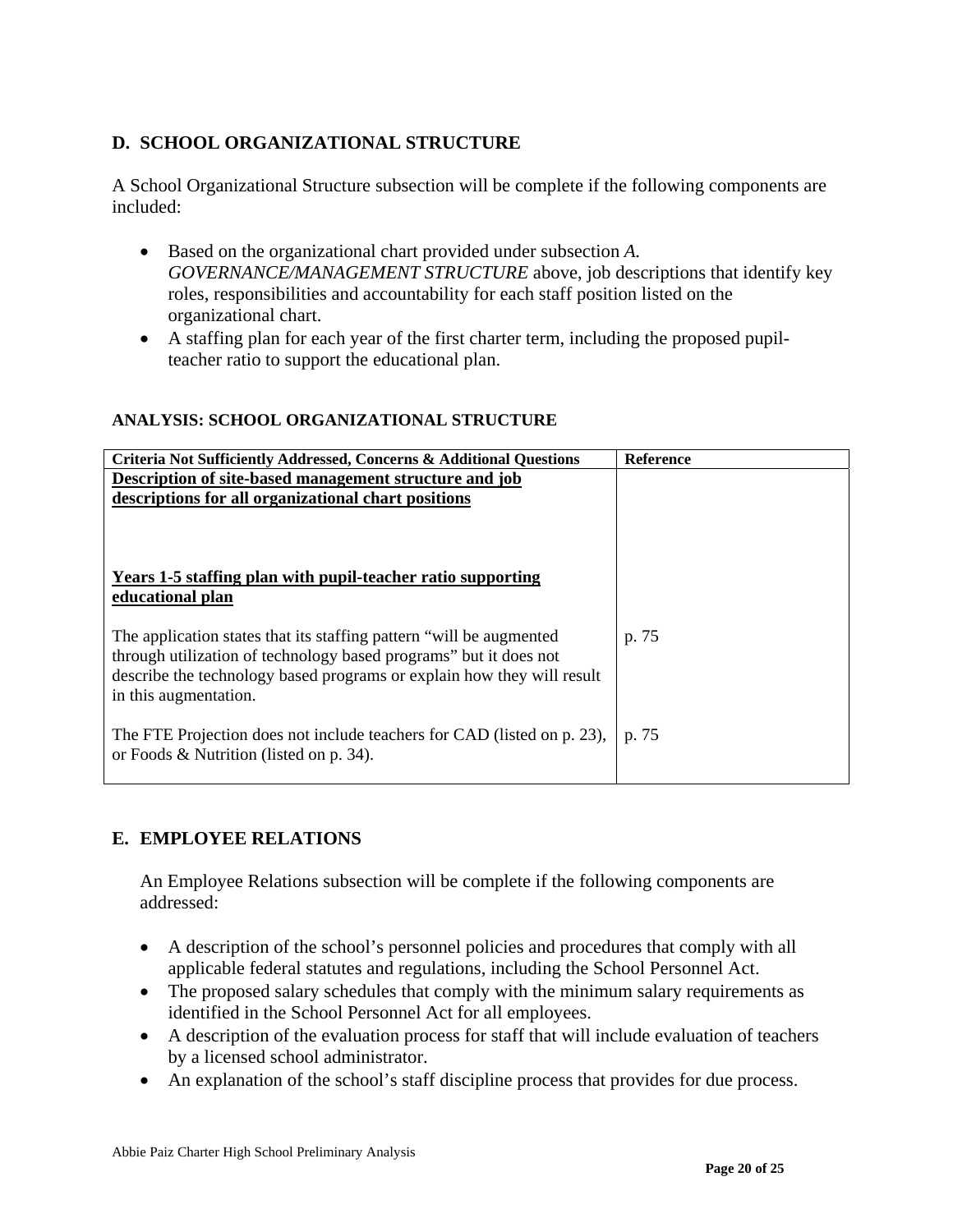### **ANALYSIS: EMPLOYEE RELATIONS**

| Criteria Not Sufficiently Addressed, Concerns & Additional Questions | Reference |
|----------------------------------------------------------------------|-----------|
| School's personnel policies and procedures                           |           |
|                                                                      |           |
|                                                                      |           |
|                                                                      |           |
| Proposed salary schedules for all employees                          |           |
|                                                                      |           |
|                                                                      |           |
|                                                                      |           |
|                                                                      |           |
| <b>Evaluation process for staff</b>                                  |           |
|                                                                      |           |
|                                                                      |           |
|                                                                      |           |
| <b>Staff discipline process</b>                                      |           |
|                                                                      |           |
|                                                                      |           |
|                                                                      |           |
|                                                                      |           |

# **F. STUDENT ENROLLMENT PROCEDURES AND DISCIPLINE POLICY**

A student enrollment procedures and discipline policy section will be complete if the following components are addressed:

- A description of the school's admissions policies and procedures, including an explanation of the timeline for admission.
- A description of the school's lottery process that is in accordance with applicable law.
- A brief description of the proposed student discipline policy that complies with the Student Rights and Responsibilities set forth in the Public Education Department rules and regulations [6.11.2 NMAC] (Note: proposed student discipline procedures are to be included in the Appendices.)

### **ANALYSIS: STUDENT ENROLLMENT PROCEDURES AND DISCIPLINE POLICY**

| <b>Criteria Not Sufficiently Addressed, Concerns &amp; Additional Questions</b>      | <b>Reference</b> |
|--------------------------------------------------------------------------------------|------------------|
| School enrollment policies and procedures                                            |                  |
| No enrollment procedures or policies other than the lottery policy<br>were provided. |                  |
| <b>Lottery process</b>                                                               |                  |
| The application states: "In cases where parents have applied for                     | p. 86            |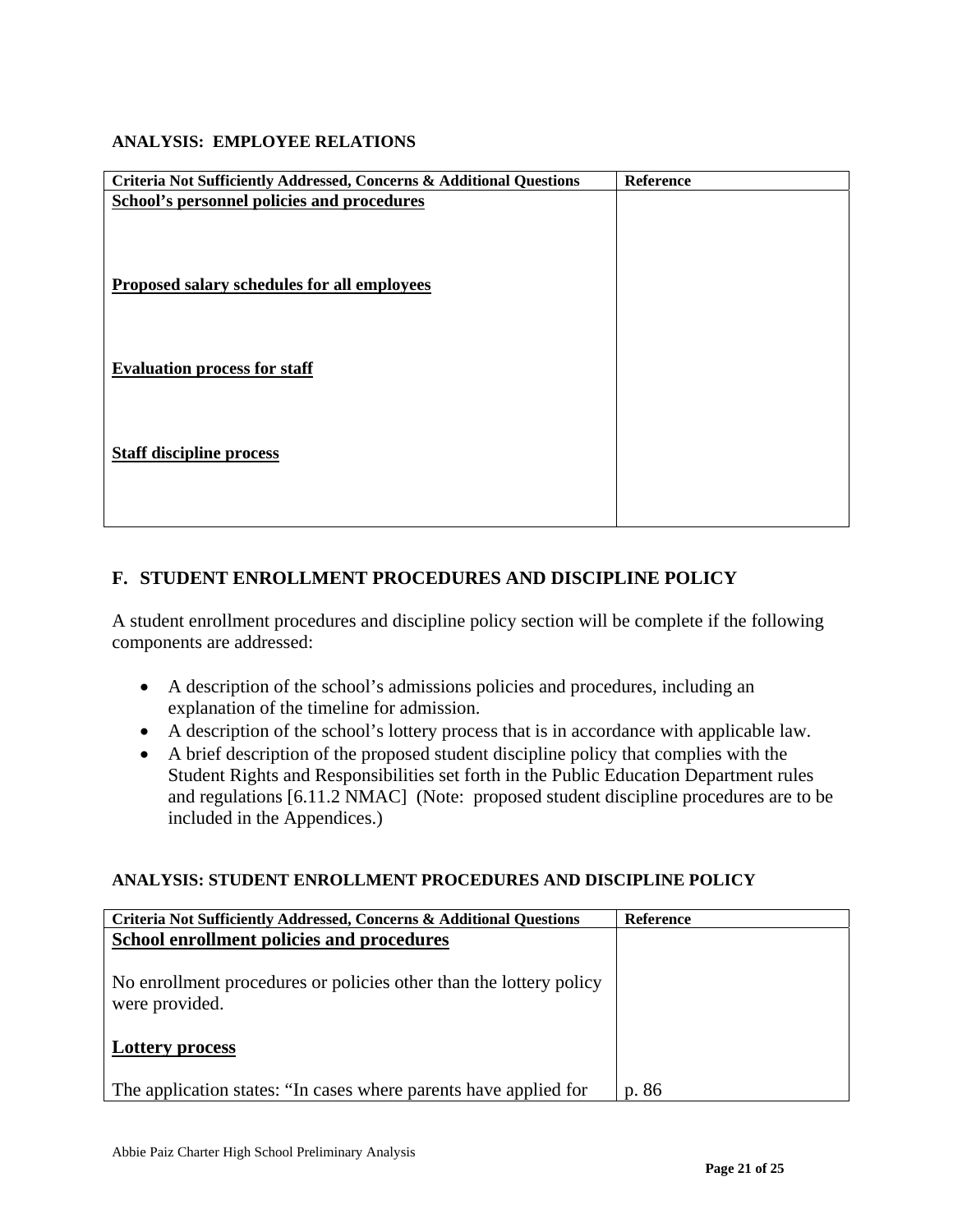| possible enrollment of siblings, and only one is selected during<br>the lottery process, the sibling not selected during the lottery<br>process will become a 'selected' student for enrollment. APCHS<br>will not place undue hardship upon a family during its lottery<br>selection process and therefore will give preference to siblings if<br>one is selected." This does not comply with the current<br>interpretation of state law regarding a charter school lottery<br>process. Preference for enrolling a student exists only if his/her<br>sibling has been enrolled at the charter school during the<br>preceding year and continues to be enrolled for the upcoming<br>year. |  |
|-------------------------------------------------------------------------------------------------------------------------------------------------------------------------------------------------------------------------------------------------------------------------------------------------------------------------------------------------------------------------------------------------------------------------------------------------------------------------------------------------------------------------------------------------------------------------------------------------------------------------------------------------------------------------------------------|--|
| <b>Description of proposed student discipline policy</b><br>Proposed student discipline procedures (appendix)                                                                                                                                                                                                                                                                                                                                                                                                                                                                                                                                                                             |  |
|                                                                                                                                                                                                                                                                                                                                                                                                                                                                                                                                                                                                                                                                                           |  |

# **G. FACILITIES:**

The facilities plan should demonstrate that the applicant group has carefully considered the school's facilities needs and understands its options for meeting those needs.

*Has the applicant group selected or secured a facility?*  $\boxtimes$  **Yes**  $\Box$  **No** 

*NOTE: Based upon "YES" or "NO", complete the appropriate analysis below.* 

**If "YES"** a Facilities section will be complete if the following components are addressed:

- A description of the proposed facility, including location, size, and layout of space. An explanation of how the facility will support the implementation of the school's educational plan.
- An explanation of the proposed capital outlay needs for the facility, including projected requests for capital outlay assistance for the school.

# **ANALYSIS: FACILITIES – IF "YES"**

| Criteria Not Sufficiently Addressed, Concerns & Additional Questions | <b>Reference</b> |
|----------------------------------------------------------------------|------------------|
| Description of proposed facility and how facility will support       |                  |
| school's educational plan                                            |                  |
|                                                                      |                  |
|                                                                      |                  |
| Proposed capital outlay needs                                        |                  |
|                                                                      |                  |
|                                                                      |                  |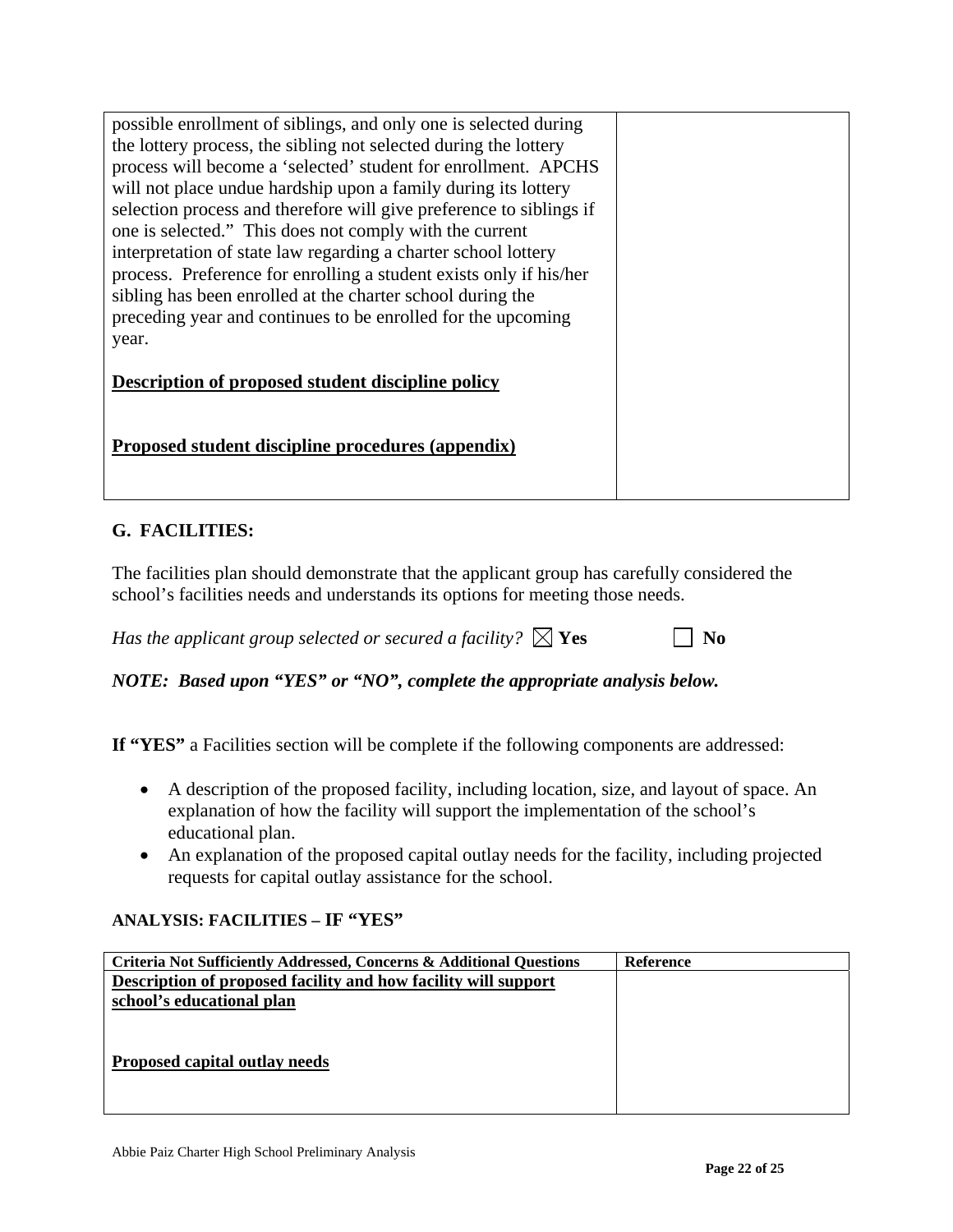# **If "NO" a Facilities section will be complete if the following components are addressed:**

- An explanation of the needs of a facility that will support the implementation of the school's educational plan, including desired location, size, and layout of space.
- A description of a reasonable plan to identify and secure an adequate facility.
- The proposed capital outlay needs for the facility, including projected requests for capital outlay assistance for the school.

# **ANALYSIS: FACILITIES – IF "NO"**

| <b>Criteria Not Sufficiently Addressed, Concerns &amp; Additional Questions</b> | <b>Reference</b> |
|---------------------------------------------------------------------------------|------------------|
| Explanation of school's facility needs to support educational plan              |                  |
|                                                                                 |                  |
| Reasonable plan for identifying and securing adequate facility                  |                  |
|                                                                                 |                  |
| Proposed capital outlay needs                                                   |                  |
|                                                                                 |                  |

# **H. OTHER STUDENT SERVICES**

This section will be complete if the following components are addressed:

- A description of the school's plans for meeting the transportation needs of its students and plans for contracting services for transportation, if applicable.
- A description of the school's plans for meeting the food services needs of its students and plans for contracting services for food services, if applicable.
- A description of the school's plans for providing student access to other services, including but not limited to counseling and health services and plans for contracting services, if applicable.

### **ANALYSIS: Other Student Services**

| Criteria Not Sufficiently Addressed, Concerns & Additional Questions | Reference |
|----------------------------------------------------------------------|-----------|
| <b>Transportation</b>                                                |           |
|                                                                      |           |
|                                                                      |           |
|                                                                      |           |
| <b>Food Service</b>                                                  |           |
|                                                                      |           |
|                                                                      |           |
| <b>Student access to other services</b>                              |           |
|                                                                      |           |
|                                                                      |           |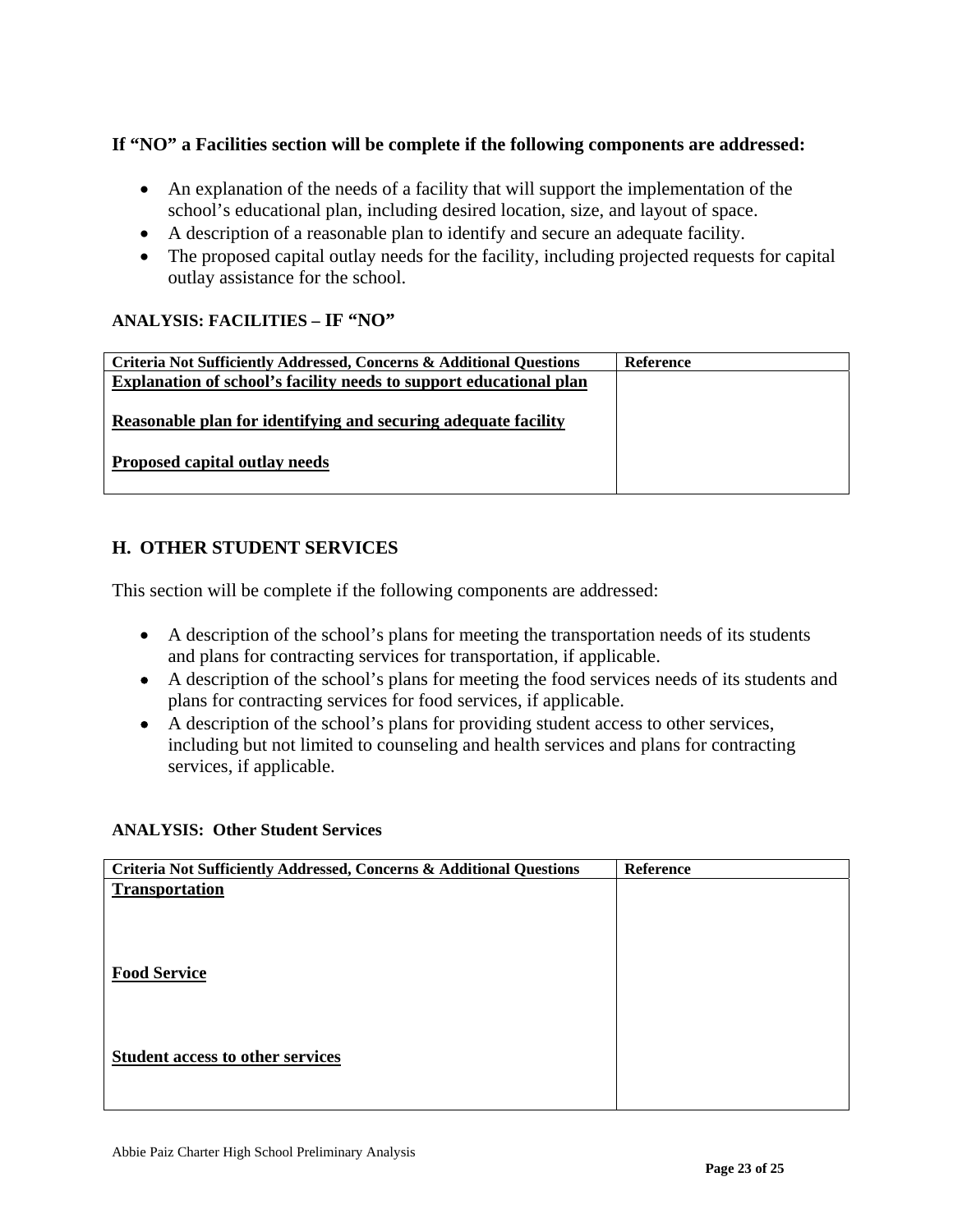# **GOVERNANCE / MANAGEMENT PLAN SUMMARY**

Please summarize your analysis of the Governance/Management section of the school's application. Your summary should reflect your overall impression of the section as presented and discuss the most significant weaknesses of the section.

#### **Summary Analysis**

In responding to the question regarding the powers and responsibilities of the charter school's governing board, the applicant provided information regarding the powers and duties of local school boards which was incorrect. Such an answer illustrates a lack of capacity on the part of the applicant to comprehend the scope and limitations of the governing body of a charter school. The lottery policy is incorrect as it pertains to the admission of siblings. Two teaching assignments are missing from the staffing plan.

# **VIII. REQUIREMENTS**

The Requirements section of the application addresses the necessary arrangements that school leaders must make to define the respective legal liability and responsibility of the governing body and the Public Education Department. These requirements include, but are not limited to, securing appropriate insurance coverage and identifying waivers that will be sought by the school from the Public Education Department.

# **A. LEGAL LIABILITY AND INSURANCE COVERAGE:**

The legal liability and insurance coverage section will be complete if contains:

• A statement that the charter school will participate in coverage by the public school insurance authority and will comply with all applicable rules of that authority.

### **ANALYSIS: LEGAL LIABILITY AND INSURANCE COVERAGE**

| <b>Criteria Not Sufficiently Addressed, Concerns &amp; Additional Questions</b> | Reference |
|---------------------------------------------------------------------------------|-----------|
| Statement of public school insurance participation                              |           |
|                                                                                 |           |
|                                                                                 |           |

# **B. WAIVERS**

The waivers section will be complete if the following components are addressed:

• A list of the specific waivers that will be requested from the department's requirements, rules, and provisions of the Public School Code pertaining to individual class load, teaching load, length of the school day, staffing patterns, subject areas, purchase of